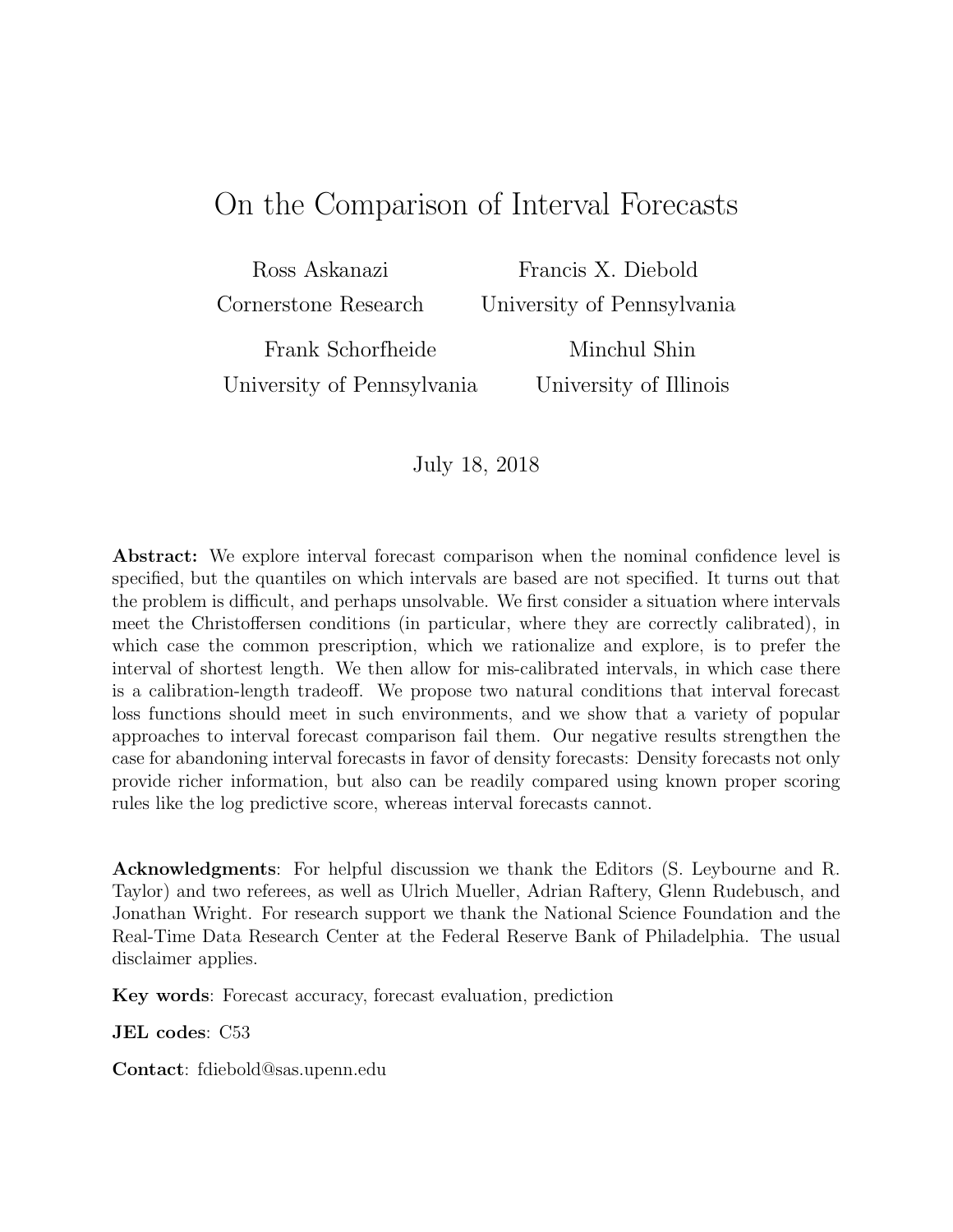## 1 Introduction

We consider the following situation: A researcher, R, is presented with two long sequences of univariate interval forecasts and the corresponding realizations, where each interval forecast has target (nominal) coverage  $(1 - \alpha) \times 100$  percent. By "long", we mean that we need not distinguish between consistent estimators and their probability limits, effectively working in population. Knowing nothing else, R must decide which interval forecast he prefers; that is, he must rank the two. Perhaps surprisingly, a full solution to this highly-practical and simply-stated problem remains elusive. In this paper we address it.

We emphasize – and this is the source of difficulty – that R knows only that an interval's target coverage is  $(1-\alpha)$ , not the quantiles on which it is based. A target 90 percent interval, for example, *might* be equal-tailed (target probability 5 percent in each tail), or it might not, in which case there are uncountably infinitely many possibilities. R sees only the two sets of intervals, each with known target coverage  $(1 - \alpha)$ , but with each based on unknown and potentially different quantiles.

Related foundational literature dates at least to [Aitchison and Dunsmore](#page-20-0) [\(1968\)](#page-20-0) and includes [Winkler](#page-21-0) [\(1972\)](#page-21-0) and [Casella et al.](#page-20-1) [\(1993\)](#page-20-1). Additional literature includes, among others, [Granger et al.](#page-20-2) [\(1989\)](#page-20-2) who note the tradeoff between an interval's expected length and its coverage, [Giacomini and Komunjer](#page-20-3) [\(2005\)](#page-20-3) who explore the relative assessment of conditional quantile estimates, and [Gneiting and Raftery](#page-20-4) [\(2007\)](#page-20-4) who propose proper scoring rules for interval predictions based on identical pairs of quantiles; see also [Schervish](#page-21-1) [\(1996\)](#page-21-1).

The comparison of interval forecasts is closely connected to the assessment of coverage intervals for unknown parameters. Optimality results for frequentist confidence intervals and Bayesian coverage intervals can be found in many statistics textbooks, e.g., [Lehmann](#page-21-2) [\(1986\)](#page-21-2), [Robert](#page-21-3) [\(1994\)](#page-21-3), and [Schervish](#page-21-1) [\(1996\)](#page-21-1). An important difference between the theory of interval estimation and the comparison of interval forecasts is that the former typically restricts the comparison to interval estimates that satisfy a lower bound constraint on the coverage probability. In our forecasting context, on the other hand, there is no compelling reason to rule out forecasts that cover the actual observations with a frequency that is (slightly) smaller than the nominal coverage probability, in particular in settings in which R wants to make minimal assumptions about the data generating process (DGP). Thus, a key issue is the trade-off between interval length and coverage.

We proceed as follows. In Section [2](#page-2-0) we treat the case where both interval forecasts meet the optimality conditions of [Christoffersen](#page-20-5) [\(1998\)](#page-20-5) ("the Christoffersen Conditions", CC); that is, when the 0-1 hit sequences associated with the interval forecast sequences are iid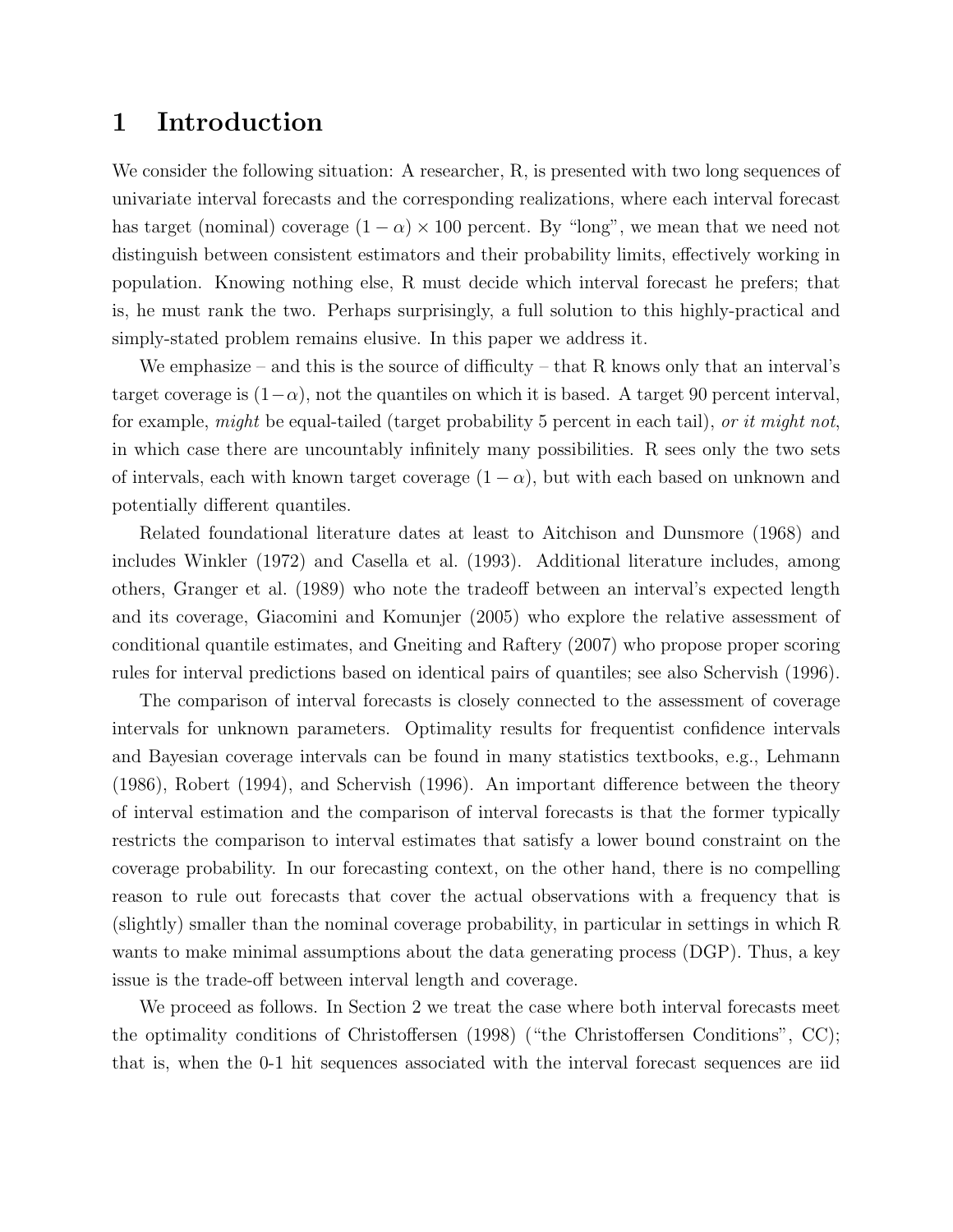Bernoulli with the correct hit probability. In that case the prescriptive optimum, which we characterize and explore in detail, is to prefer the interval of shortest length. In Section [3](#page-6-0) we move to the richer case where one or both interval forecasts fail the CC due to mis-calibration. We consider a natural pair of conditions that interval forecast loss functions should meet, and we show that a variety of popular approaches to interval forecast comparison fail them. We conclude in Section [4.](#page-15-0)

# <span id="page-2-0"></span>2 The Framework, a Prescriptive Approach, and the Christoffersen Conditions (CC)

#### 2.1 The Basic Framework

Consider a univariate time series  $\{y_t\}$  and let  $y_{t+h|t}$  be an h-step-ahead point forecast of  $y_{t+h}$  made at time t. The corresponding h-step-ahead forecast error is  $e_{t+h|t} = y_{t+h} - y_{t+h|t}$ . Similarly, denote an h-step-ahead interval forecast ("prediction interval") by  $d_{t+h|t}(1-\alpha)$  =  $[d'_{t+h|t}(1-\alpha), d''_{t+h|t}(1-\alpha)]$ , where the "1 - α" denotes target  $(1-\alpha) \times 100$  percent coverage,  $0 \leq \alpha \leq 1$ . Let  $|d_{t+h|t}(1-\alpha)|$  be the length of the interval. The corresponding h-step "hit sequence" is  $1\{y_{t+h} \in d_{t+h|t}\}\$ , where  $1\{\cdot\}$  is the indicator function. Finally, denote an h-stepahead density forecast by  $f_{t+h}(y|\Omega_t)$ , where  $\Omega_t$  is the information set on which the forecast is based. The corresponding probability integral transform (PIT) is  $z_{t+h|t} = F_{t+h}(y_{t+h}|\Omega_t)$ , where  $F_{t+h}(\cdot|\Omega_t)$  is the c.d.f. associated with the density  $f_{t+h}(\cdot|\Omega_t)$ . We assume that the researcher R is presented with two forecasts and wants to rank them.

Necessary conditions for forecast optimality with respect to an information set exist and are widely-used for all of point, interval, and density forecasts. The basic idea is just the well-known "orthogonality condition:" the relevant notion of "forecast error" should be unforecastable using information available when the forecast was made. In the canonical one-step-ahead case this is commonly assessed as: (a) point forecast errors  $e_{t+1|t}$  are independently and identically distributed (iid) with mean 0; (b) interval forecast hits  $1\{y_{t+h} \in d_{t+h|t}\}\$ are iid with mean  $1 - \alpha$  as in [Christoffersen](#page-20-5) [\(1998\)](#page-20-5); and (c) density forecast PIT's  $z_{t+1|t}$  are iid  $U(0, 1)$  $U(0, 1)$  $U(0, 1)$  as in [Diebold et al.](#page-20-6) [\(1998\)](#page-20-6).<sup>1</sup>

However, quite apart from "absolute evaluation," that is, evaluation of whether a forecast satisfies conditions necessary for efficiency with respect to an information set, there is also the issue of "relative evaluation" (comparison) – simply quantifying a forecast's performance and

<span id="page-2-1"></span><sup>&</sup>lt;sup>1</sup>In the general h-step-ahead case we simply replace "iid" with "at most  $(h-1)$ -dependent".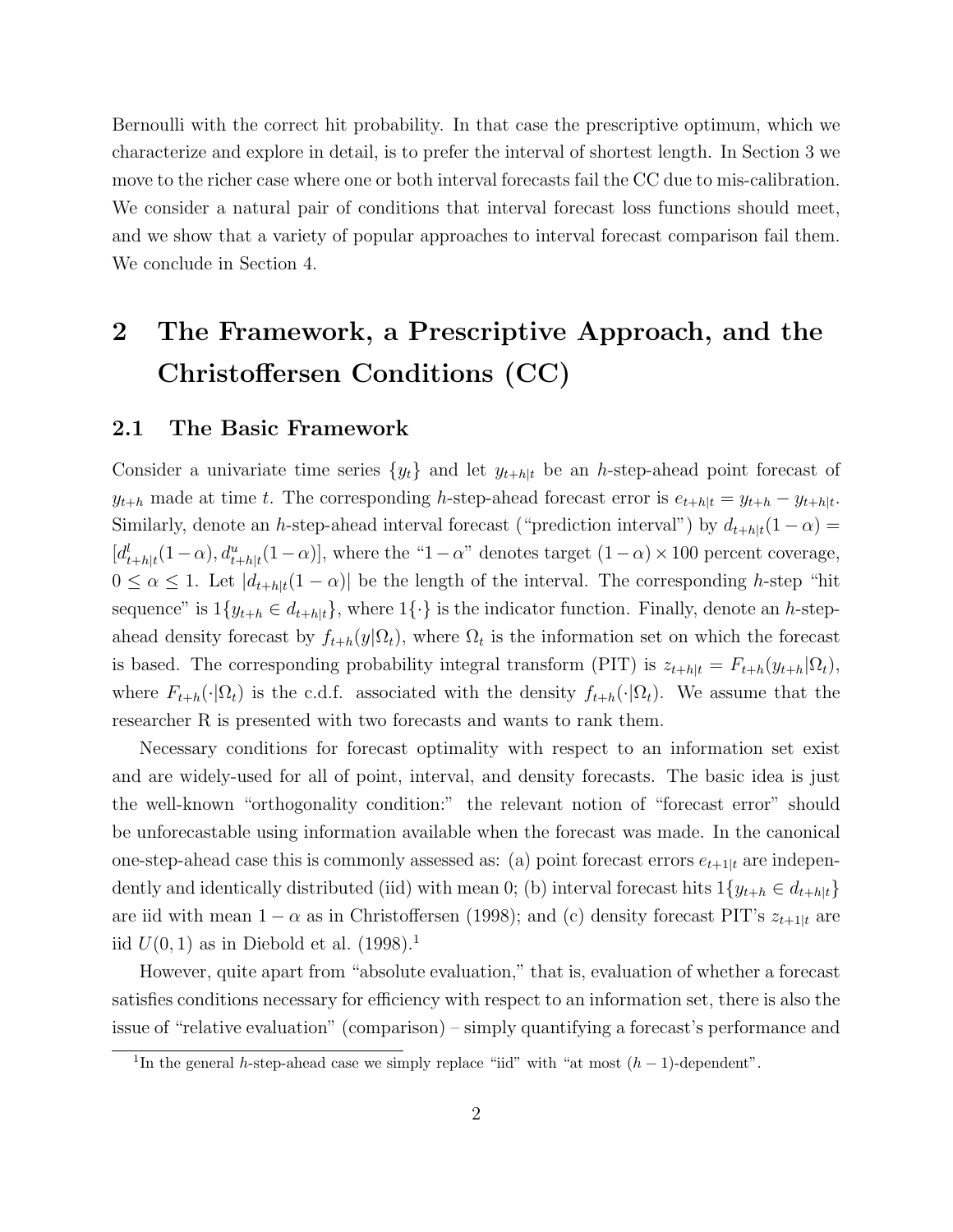comparing it to that of competitors, regardless of whether any forecast under consideration is "optimal" in any sense. Two forecasts, for example, may each be efficient (optimal), but with respect to different information sets, or both may simply be inefficient. Relative evaluation is typically done for point forecasts by invoking a loss function (e.g., quadratic loss) and examining the corresponding realized average loss (e.g., mean-squared error (MSE)). In precise parallel, for density forecasts one typically invokes a loss function, e.g., the log predictive score (LPS)

$$
LPS = \log (f_{t+h}(y|\Omega_t)),
$$

which is the log of the predictive density evaluated at the corresponding realization, and examines the corresponding realized average LPS, as in [Amisano and Geweke](#page-20-7) [\(2017\)](#page-20-7) and many of the references therein. But it is much less clear what to do – and there is no "typical" procedure – for interval forecasts, to which we now turn.

#### <span id="page-3-1"></span>2.2 The Prescriptive Optimal Interval Forecast

We begin by providing a decision-theoretic framework to derive an optimal interval forecast.<sup>[2](#page-3-0)</sup> Denote an interval forecast by  $d = [d^l, d^u]$ , with length  $|d| = d^u - d^l$ . That is, to reduce notational clutter, we drop the " $t + h|t$ " and " $(1 - \alpha)$ " notation, as meaning will be clear from the context. Consider a game between a forecaster F and an adversary A, where F chooses d and A chooses a scalar  $\delta \in [-\infty, 0]$ . Suppose that F's loss function is

$$
\mathcal{L}_F(y, d, \delta; \alpha) = |d| + \delta \big( 1\{ y \in d \} - (1 - \alpha) \big). \tag{1}
$$

This just says that, other things the same, F prefers short intervals (small  $|d|$  promotes small  $\mathcal{L}$ ) and intervals that contain the realization ( $y \in d$  implies that  $[1\{y \in d\} - (1 - \alpha)]$  is positive, which promotes small  $\mathcal{L}$ ). Note that F's loss function reflects a tradeoff: the wider the interval, the more likely it is to contain the truth, which decreases loss as per the second term in the loss function, but increases loss as per the first term in the loss function.

Suppose also that A's loss function is

$$
\mathcal{L}_A(y, d, \delta; \alpha) = -\delta \big( 1\{ y \in d \} - (1 - \alpha) \big). \tag{2}
$$

A's loss function is very simple: he incurs negative loss (that is, positive utility) of  $\delta(1-\alpha)$ when F "gets it wrong" (i.e., when the realization is outside the interval), and positive loss

<span id="page-3-0"></span><sup>2</sup>The subsequent exposition builds on [Herbst and Schorfheide](#page-20-8) [\(2015\)](#page-20-8).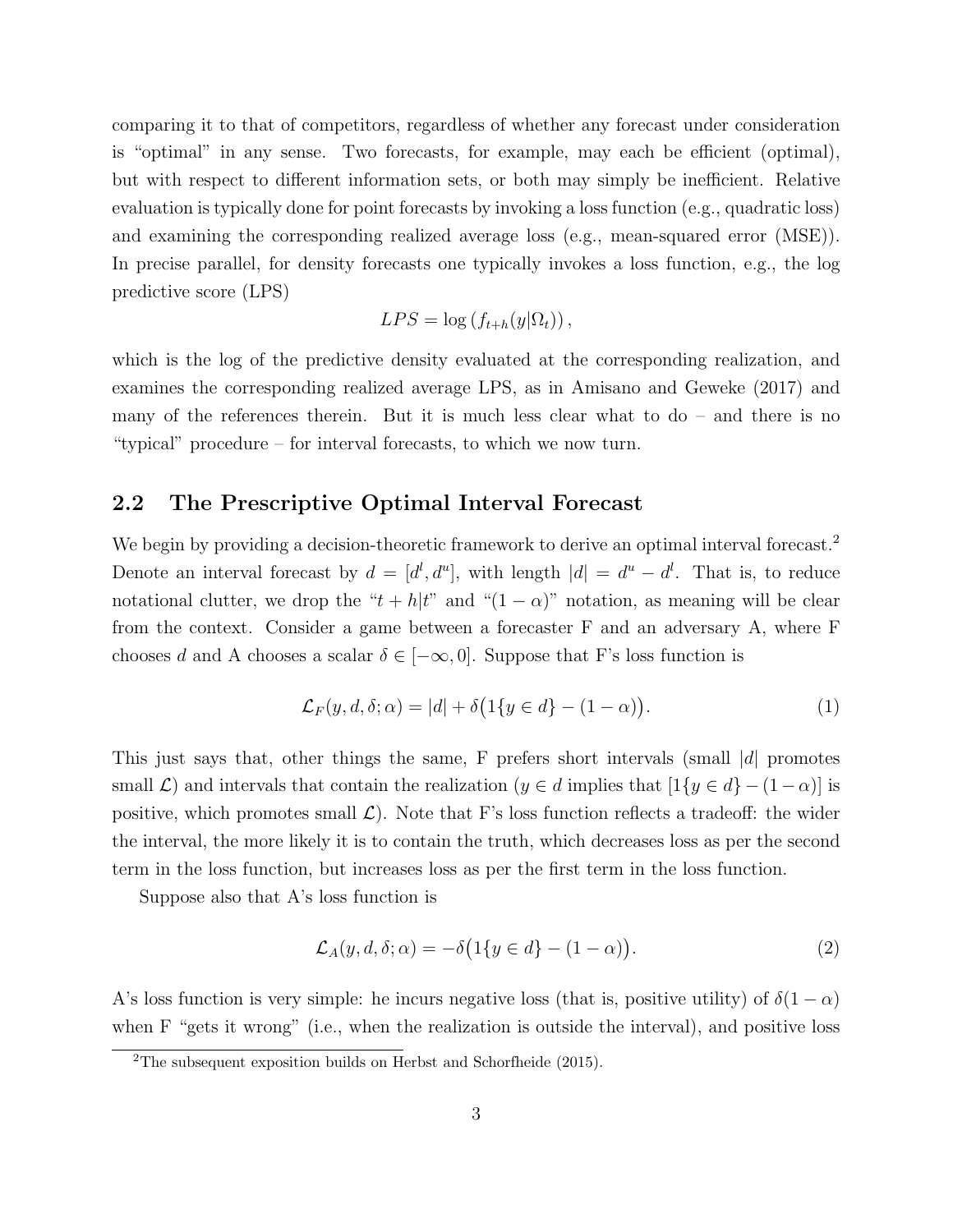of  $-\delta\alpha$  when F "gets it right" (the realization is inside the interval). Hence A simply wants F to "get it wrong", which makes explicit the sense in which A is an adversary.

Notice that d and  $\delta$  appear in the loss functions of both F and A. But F chooses d and treats  $\delta$  as fixed (it is set externally by A), whereas A chooses  $\delta$  and treats d as fixed (it is set externally by F). Finally, assume that both players know both loss functions and the associated strategic considerations, and that they use the same posterior to calculate posterior expected loss (risk). The equilibrium of the game is easily obtained by considering F's three choices:

- 1. Choose a correctly-calibrated interval, i.e., an interval such that  $\mathbb{P}(y \in d) = (1 \alpha)$ , where  $\mathbb P$  denotes posterior probability. Risk to F associated with the second term of his loss function then vanishes, regardless of the adversary's action, so his risk is governed entirely by posterior expected interval length.
- 2. Choose an interval such that  $\mathbb{P}(y \in d) > (1 \alpha)$ . That improves risk to F associated with the second term of his loss function if  $\delta < 0$ , so the adversary will choose  $\delta = 0$ , which F knows. Hence F has no incentive to choose, and will not choose, intervals with  $\mathbb{P}(y \in d) > (1 - \alpha).$
- 3. Choose an interval such that  $\mathbb{P}(y \in d) < (1 \alpha)$ . That worsens risk to F associated with the second term of his loss function if  $\delta < 0$ , so the adversary will choose  $\delta = -\infty$ , which F knows. Hence F has no incentive to choose, and will not choose, intervals with  $\mathbb{P}(y \in d) < (1 - \alpha).$

Clearly, then, F always prefers the first option, a correctly-calibrated interval, in which case his expected loss (risk) collapses  $to^3$  $to^3$ 

$$
\mathbb{E}\big[\mathcal{L}_F^*(y,d;\alpha)\big] = \mathbb{E}[|d|],\tag{3}
$$

so he prefers the interval with the shortest length. Hence the decision-theoretic prescription optimizes the length-coverage tradeoff in a very special, lexicographic, way: restrict attention to correctly-calibrated intervals, and then pick the shortest (on average).

## <span id="page-4-1"></span>2.3 Characterization of the "Shortest Well-Calibrated Interval"

It will prove useful to characterize the shortest well-calibrated interval with respect to the predictive distribution of y. This interval minimizes the expected length subject to a coverage

<span id="page-4-0"></span><sup>3</sup>The ∗ superscript indicates that the loss is conditional on the best response of the adversary A.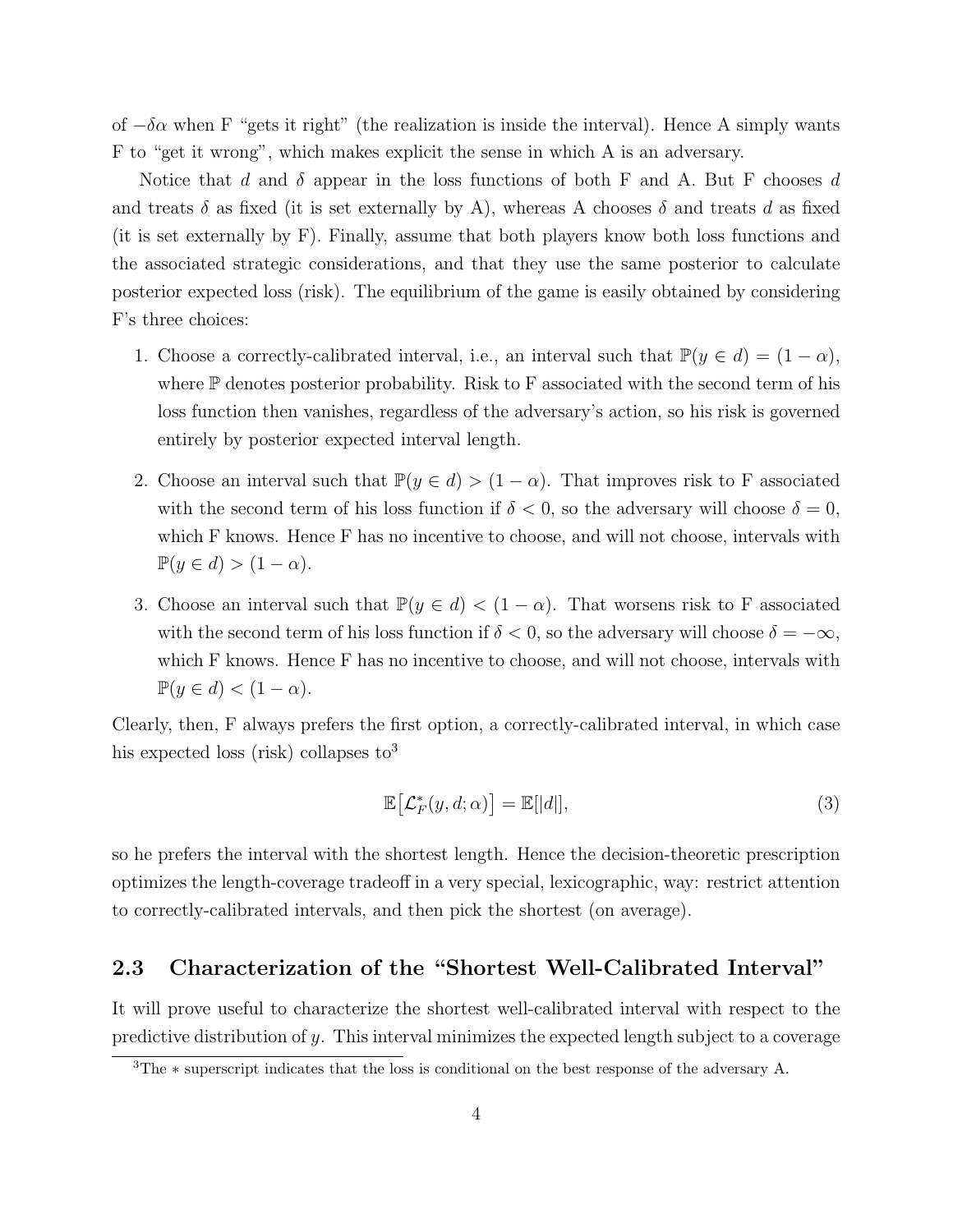constraint:

$$
\min_{d^l, d^u} (d^u - d^l) \quad \text{s.t.} \quad \mathbb{P}(y \in d) = 1 - \alpha. \tag{4}
$$

Because we restrict our attention to connected intervals, the constraint can be written as

$$
\mathbb{P}(y < d^u) - \mathbb{P}(y < d^l) = 1 - \alpha. \tag{5}
$$

The optimal interval satisfies the condition

<span id="page-5-1"></span>
$$
f(d_o^l(1 - \alpha)) = f(d_o^u(1 - \alpha)),
$$
\n(6)

where  $f(\cdot)$  is the predictive density and the subscript "o" denotes the optimal interval.<sup>[4](#page-5-0)</sup> That is, the optimal interval equalizes the heights of the predictive density  $f(y)$  at  $d_o^l$  and  $d_o^u$ . If the predictive density is unimodal, then the solution to the optimization problem yields the highest-probability-density interval – meaning that it includes all values  $y$  such that  $f(y) \ge f(d_0^l(1-\alpha))$  – which is prominently featured in Bayesian analysis; see, for instance, the textbook of [Robert](#page-21-3) [\(1994\)](#page-21-3).

#### 2.4 Interval Forecast Comparison Under the CC

Provided that two interval forecasts satisfy the CC either "exactly" with a hit probability equal to  $1 - \alpha$  or "weakly" with a hit probability that is no less than  $1 - \alpha$ , the conventional prescription is to rank the intervals based on their average length, preferring shorter to longer, as intervals shorter in expectation presumably condition on more valuable information sets. This prescription is a consequence of the decision-theoretic framework presented in Section [2.2.](#page-3-1) We could simply replace the forecaster "F" by the researcher "R" to formally justify this prescription.

Unfortunately, adopting the framework of Section [2.2](#page-3-1) has some rather undesirable implications and does not solve the interval-forecast-comparison problem in a satisfactory manner. First, forecasters receive no penalty for reporting a somewhat longer interval that exceeds the nominal coverage probability. Second, and more importantly, the penalty for undercoverage is unreasonably harsh. The risk score associated with an interval that does not satisfy the coverage probability constraint is  $\mathbb{E}\big[\mathcal{L}_R^*(y,d;\alpha)\big] = -\infty$ . Thus, any forecast that does not achieve the nominal coverage should be disregarded and the approach produces no useful ranking of two interval forecasts whose actual coverage probabilities fall short of the

<span id="page-5-0"></span><sup>4</sup>We obtain [\(6\)](#page-5-1) from the first-order conditions of the constrained optimization problem.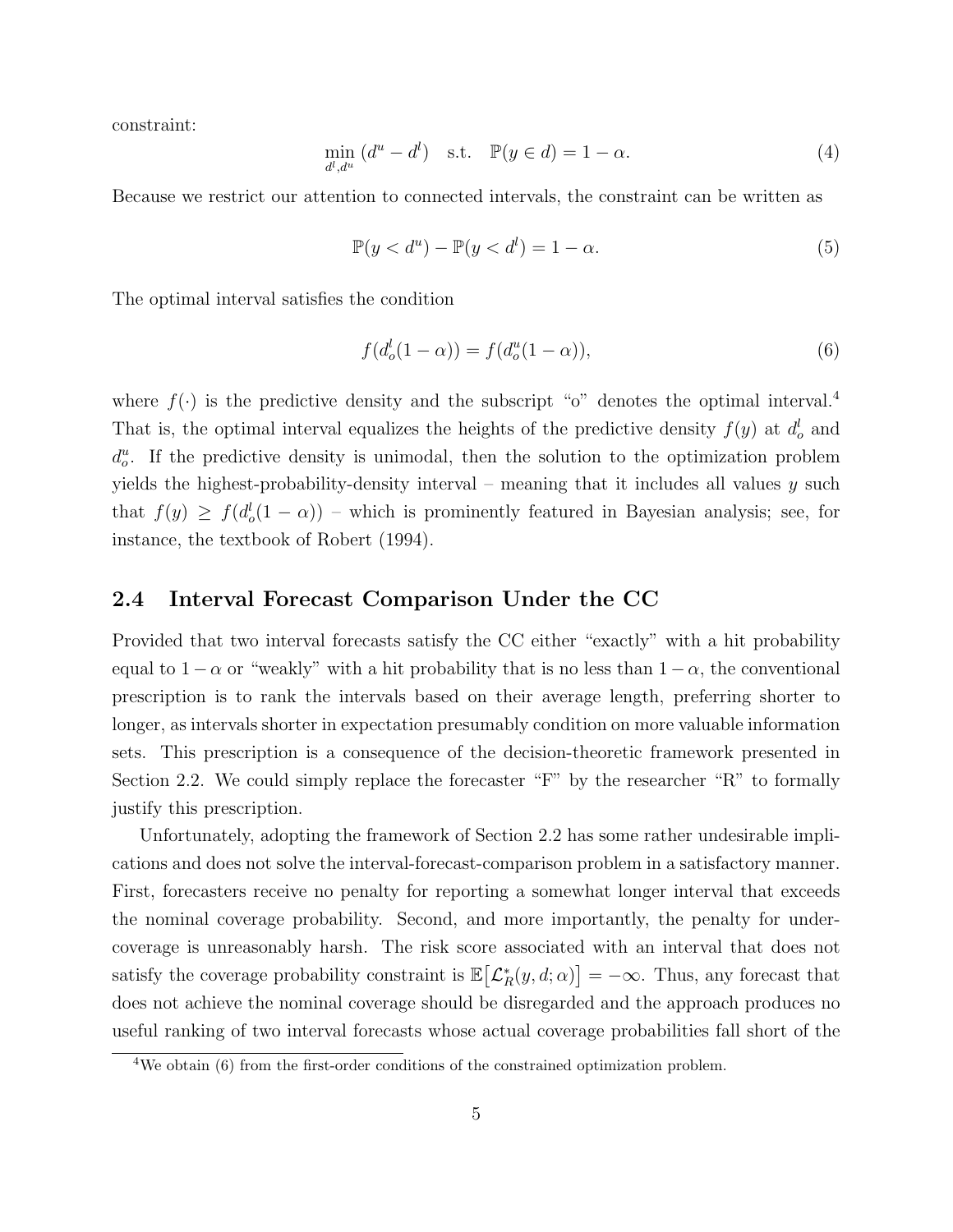nominal coverage probability. In the remainder of this paper we therefore explore alternative evaluation approaches.

# <span id="page-6-0"></span>3 Comparing Potentially Mis-Calibrated Interval Forecasts

A major practical issue is what to do when we acknowledge that, in general, the CC fail.<sup>[5](#page-6-1)</sup> The "shortest well-calibrated interval" result provides a prescriptive recommendation for constructing interval forecasts, not a descriptive recommendation for evaluating interval forecasts, precisely because in general the CC fail (because one or both intervals may be mis-calibrated), in which case there is a calibration-length tradeoff. In this section we study aspects of that tradeoff.[6](#page-6-2)

#### 3.1 Loss-Function Desiderata

We consider loss functions of the form  $\mathcal{L}(d, y; \lambda)$ , where  $d = [d^l, d^u]$ , y is a realization of Y with density function is  $f(y)$  and distribution function  $F(y)$ , and  $\lambda$  is a finite-dimensional parameter vector that includes  $\alpha$ <sup>[7](#page-6-3)</sup>

There are two key desirable traits of such interval-forecast loss functions in our environment, in which the researcher R knows nothing about the intervals apart from target coverage.

**D1.**  $\mathcal L$  should (a) reflect an inverse tradeoff between length and coverage; (b) avoid the Casella paradox; and (c) have corresponding risk minimized by the shortest well-calibrated interval.

**D2.** L should be evaluable with no knowledge of (a) the DGP, or (b) the specific quantiles used by the forecasters to form the intervals.

Several explanatory remarks related to  $D1$  and  $D2$  are in order. First, as regards  $D1(a)$ , both short expected length and correct coverage are desirable. Hence a loss function's "indifference curves" between average length and (absolute) coverage distortion should be

<span id="page-6-1"></span><sup>&</sup>lt;sup>5</sup>We assume the *iid* part of the CC throughout; hence when we speak of failure of the CC we mean  $\mathbb{E}[1\{y_{t+h} \in d_{t+h|t}\}] \neq 1-\alpha.$ 

<span id="page-6-2"></span> $6W$ e assume throughout that all intervals are connected, and closely related, that the predictive distribution of  $y, f(y)$ , has a single mode.

<span id="page-6-3"></span><sup>7</sup>Alternatively, we could of course cast the discussion in terms of predictive score functions. The score function  $\mathcal{S}(d, y; \lambda)$  is simply  $-\mathcal{L}(d, y; \lambda)$ .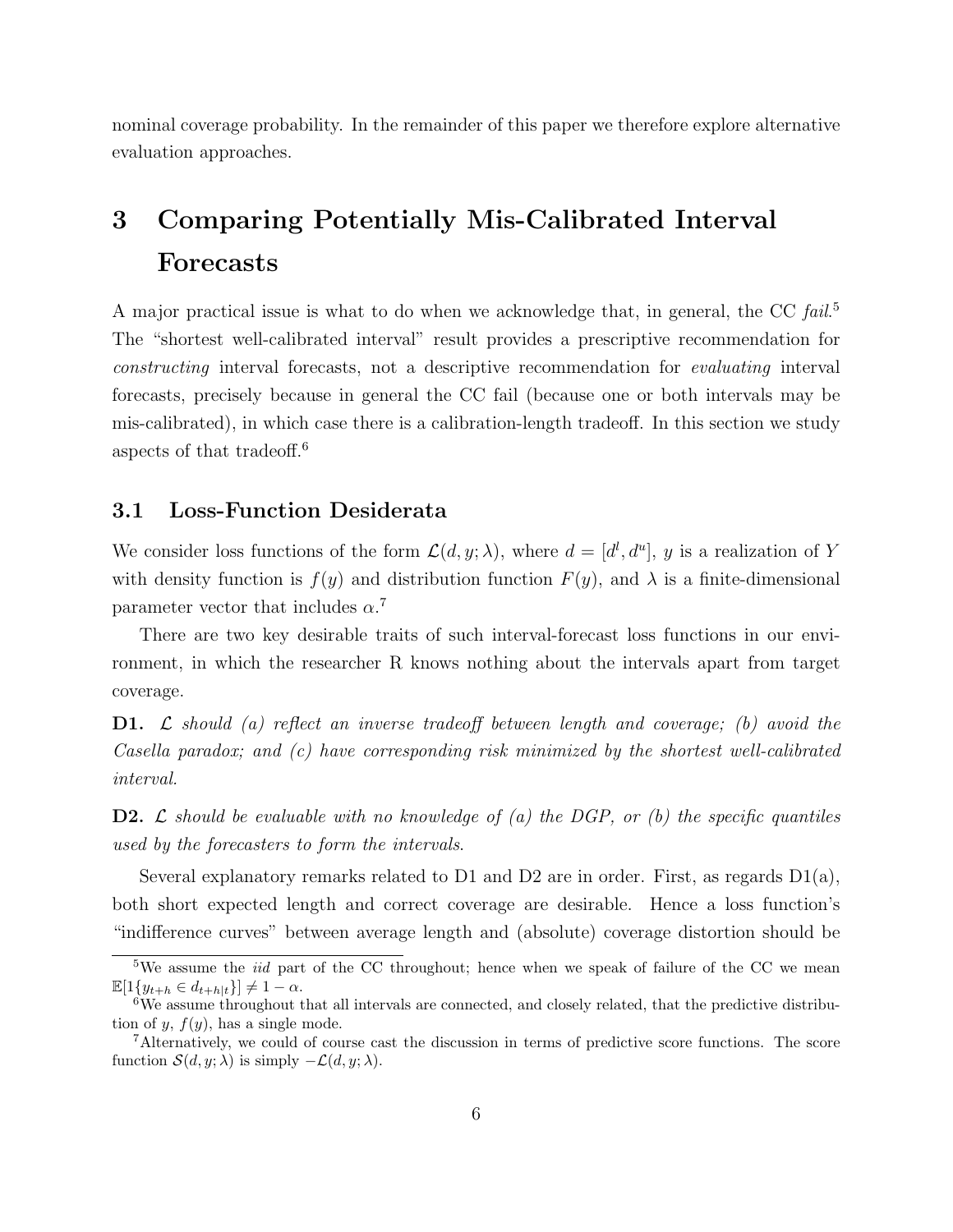negatively sloped. One should be willing, for example, to accept an increase in expected length in exchange for a "large enough" improvement in coverage.

Second, as regards D1(b), the Casella paradox refers to situations where the optimal interval is dominated in expected loss by arbitrarily short mis-calibrated intervals. It emerges when loss functions place "too much" weight on length as opposed to coverage. In particular, loss functions that embed a linear length-coverage tradeoff typically fall victim to the Casella paradox. We provide additional discussion in Appendix [A.](#page-17-0)

Third, as regards  $D_1(c)$ , imagine that one of the forecasters is endowed with knowledge of the DGP and hence the "true" conditional distribution, denoted by  $f_0(y_{t+h}|\mathcal{F}_t)$ . Moreover, suppose that this forecaster reports the shortest well-calibrated interval described in Section [2.3.](#page-4-1) Then, given the nominal coverage probability  $1 - \alpha$ , and despite the lengthcoverage trade-off encoded in the loss function, no other forecast should yield a lower risk.

Finally, as regards D2, at some level it is self-evident. Of course evaluation of  $\mathcal L$  should not require knowledge of the DGP (no one knows the DGP), and of course it should not require knowledge of the specific left and right quantiles used (the forecasters are simply asked to provide  $(1 - \alpha)$ ) % intervals). More formally, what we mean is that the loss function parameter  $\lambda$  should not depend on the probability measure  $\mathbb P$  associated with the DGP, which is used to compute expected loss  $\mathbb{E}[\mathcal{L}(d, y; \lambda)].$ 

In what follows we will restrict attention to prominent loss functions that satisfy D1(a) and  $D1(b)$ . However, we will show that in general it is difficult to reconcile  $D1(c)$  and  $D2$ .

#### 3.2 Candidate Approaches

In view of D1 and D2, we now examine several interval-forecast evaluation approaches. We begin with a modification of the framework in Section [2.2](#page-3-1) and then proceed to alternative loss/risk functions that have been proposed in the literature. A key problem for many of the loss functions is the following. Had the forecasters known that they will be evaluated based on such a loss function, they would not have reported the shortest  $1 - \alpha$  coverage interval under their subjective beliefs about  $y_{t+h}$  conditional on their  $\Omega_t$  information sets. That is, those "scoring rules" are not "proper".

#### <span id="page-7-0"></span>3.2.1 The Two-Player Game Revisited

The decision-theoretic framework outlined in Section [2.2](#page-3-1) evidently fails D1(a), because it does not generate a (reasonable) trade-off between average length and coverage probability.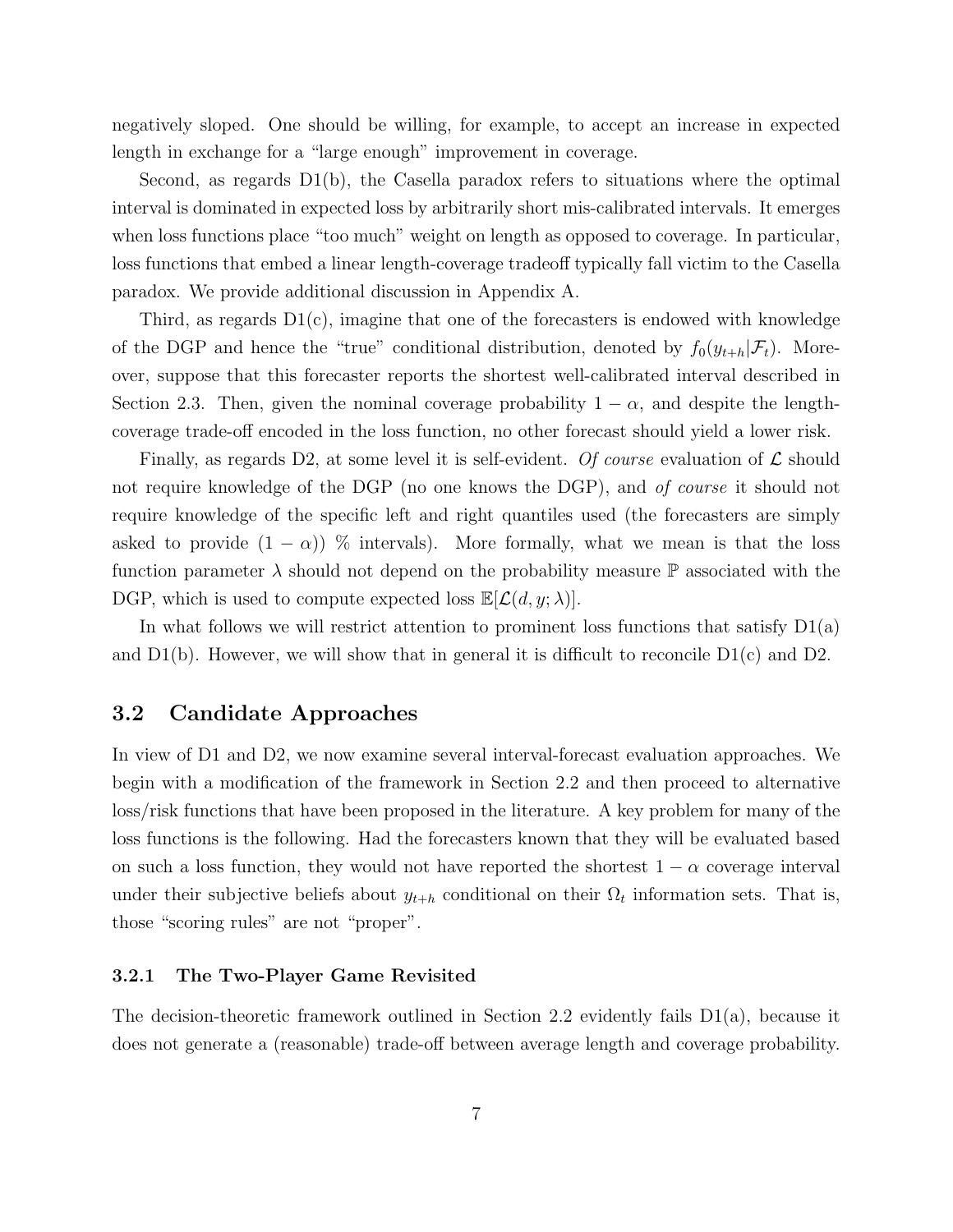However, a small modification of the setup can generate some improvements. Suppose we restrict the choice set of the adversary A to  $\delta \in [-\underline{\delta}, 0]$ , and define  $\lambda = [\underline{\delta}, \alpha]'$ , which does not depend on the DGP and therefore satisfies D2. As earlier, the forecaster does not receive a penalty for providing an interval with a coverage probability that exceeds  $1 - \alpha$ , but there is now a trade-off between length and coverage for intervals whose actual coverage is less than nominal coverage:

<span id="page-8-1"></span>
$$
\mathbb{E}[\mathcal{L}_R^*(y, d; \lambda)] = \mathbb{E}[|d|] + \begin{cases} 0 & \text{if } \mathbb{E}[1\{y \in d\}] \ge 1 - \alpha \\ \underline{\delta}((1 - \alpha) - \mathbb{E}[1\{y \in d\}]) & \text{otherwise.} \end{cases}
$$
(7)

As long as  $\delta$  is not too small, the Casella paradox can be avoided. Moreover, sufficiently large values of  $\delta$  may not distort the forecasters' incentive to truthfully reveal  $1 - \alpha$  coverage sets based on their predictive distributions. A practical difficulty is the choice of the parameter  $\delta$ . To facilitate this choice in an ex post evaluation, it may be convenient to replace |d| by  $\log |d|$  and focus on percentage differences between average interval lengths across forecasts.<sup>[8](#page-8-0)</sup> In this case, setting  $\delta = 1$  implies the following: compared to the shortest interval with nominal coverage probability, an interval that has the same length and undercovers by one percentage point receives the same penalty as an interval that attains the nominal coverage probability but is one percent longer than the baseline interval.

A key question is whether one can choose  $\delta$  sufficiently small to keep the tradeoff between expected length and coverage probability interesting and simultaneously satisfy D1(c) and D2. Knowledge about some features of the DGP is required to ensure that reducing the length of the optimal  $1 - \alpha$  interval under the DGP does not lead to a reduction in the expected loss.

Suppose, for example, that under the DGP the predictive distribution is  $N(\mu_{t+h|t}, \sigma_{t+h|t}^2)$ . Then the log length of the predictive interval is  $|d| = \ln 2\sigma_{t+h|t} + \ln (\Phi_N^{-1}(1 - \alpha/2))$ , where  $\Phi_N^{-1}(\cdot)$  is the inverse cumulative density function of a standard normal random variable. Suppose that  $\alpha = 0.05$ . Increasing the critical value from 0.05 to 0.06 (by 1 percentage point) reduces the log length of the interval by  $\ln(1.8808/1.96) \approx -0.04$ , meaning the length shrinks by about 4%. This means that at  $\alpha = 0.05$  if we set  $\delta \geq 5$ , say, then intervals that undercover yield a larger loss.

<span id="page-8-0"></span> $8$ Of course, from an *ex ante* perspective, this would create an incentive to report intervals that have length zero.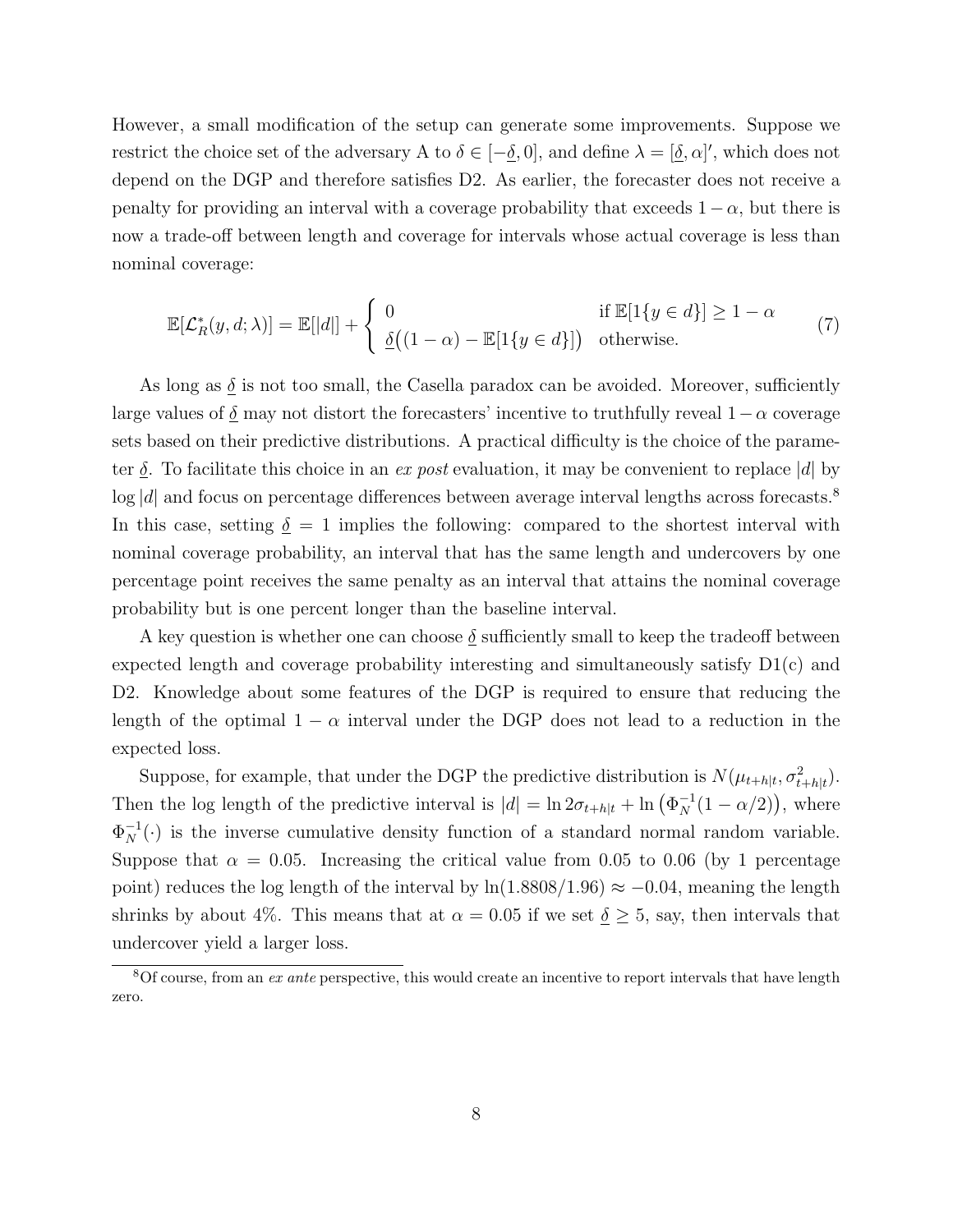#### 3.2.2 Winkler Loss and its Relatives

The most commonly-used interval-forecast loss function is due to [Winkler](#page-21-0) [\(1972\)](#page-21-0); see also [Schervish](#page-21-1) [\(1996\)](#page-21-1):

$$
\mathcal{L}_{eq}(y, d; \lambda) = |d| + \lambda_l (d^l - y) \mathbf{1}\{y < d^l\} + \lambda_u (y - d^u) \mathbf{1}\{y > d^u\},\tag{8}
$$

where  $\lambda = [\lambda_l, \lambda_u]'$  with  $\lambda_l > 0$  and  $\lambda_u > 0$ . The first term penalizes the length of the interval, and the second and third terms penalize misses from the left and right tails, respectively. If the interval misses the realization from the left  $(y < d<sup>l</sup>)$ , the second term  $(\lambda_l(d<sup>l</sup> - y))$  becomes positive and the third term becomes zero. If the interval misses from the right  $(y > d<sup>u</sup>)$ , the second term becomes zero and the third term  $(\lambda_u(y - d^u))$  becomes positive.

It can be shown [\(Gneiting and Raftery, 2007\)](#page-20-4) that the optimal interval forecast under Winkler loss has left and right endpoints given by the  $1/\lambda_l$  and  $1 - 1/\lambda_u$  quantiles, so that for the evaluation of intervals with  $(1 - \alpha)$  coverage, one should set  $1/\lambda_l + 1/\lambda_u = \alpha$ . A popular choice for  $\lambda_l$  and  $\lambda_u$  in practice is  $\lambda_l = \lambda_u = 2/\alpha$ , in which case the optimal interval is equal-tailed [\(Gneiting and Raftery, 2007\)](#page-20-4),

$$
\mathcal{L}(d, y; \alpha) = |d| + \frac{2}{\alpha} \inf_{x \in d} |y - x|.
$$

Notice, crucially, that good interval forecasting under Winkler loss amounts to good quantile forecasting, for known, stated, quantiles.

Some other well-known loss functions are similar to Winkler's. For example, [Schlag and](#page-21-4) [van der Weele](#page-21-4) [\(2015\)](#page-21-4) disucss [Schmalensee](#page-21-5) [\(1976\)](#page-21-5)'s loss function

$$
\mathcal{L}_S(y, d, \lambda_l, \lambda_u) = |d| + \frac{2}{\alpha} (d^l - y) \mathbb{1}\{y < d^l\} + \frac{2}{\alpha} (y - d^u) \mathbb{1}\{y > d^u\} + \frac{2}{\alpha} \left| y - \frac{d^u + d^l}{2} \right|.
$$
 (9)

The first three terms are the same as Winkler's. The difference is an additional penalty for the divergence between the realization and the midpoint of the interval. Nevertheless, good interval forecasting under this loss function amounts to good quantile forecasting.

The key insight is that all Winkler-type loss functions are quantile-type loss functions – they involve properties of estimates of known quantiles that define the left and right interval endpoints; see also [Gneiting](#page-20-9) [\(2011b\)](#page-20-9). Quantile-type loss functions appear reasonable if one knows (or is willing to assume) that the intervals to be compared are equal-tailed, or, more generally, are based on known left and right quantiles. But that's not our case – we are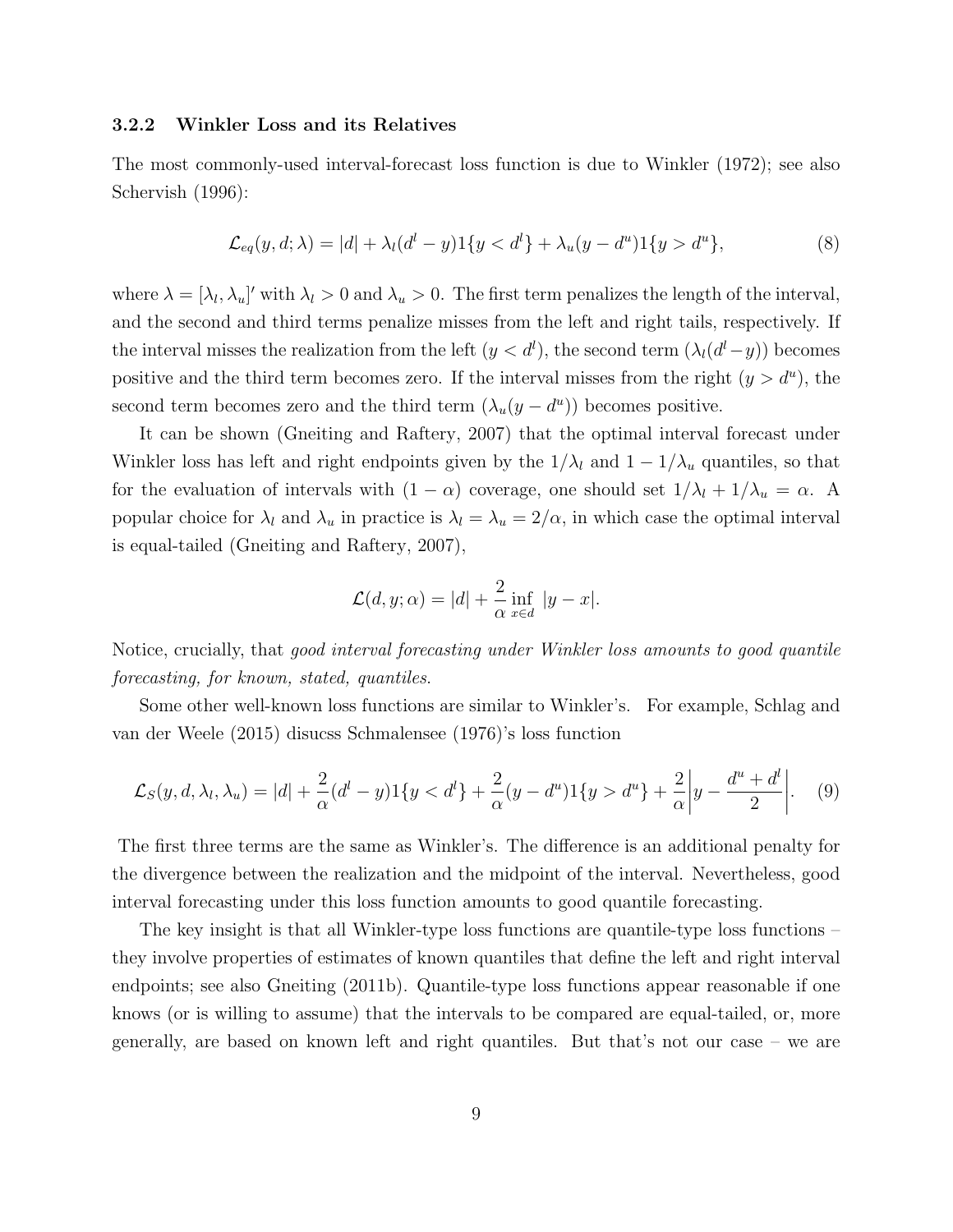simply provided with two sequences of intervals, and we must decide which we prefer.

Only in very special cases can quantile-type loss functions resolve the tension between D<sub>1</sub>(c) and D<sub>2</sub>. Consider the following example based on Winkler loss. In order to generate a 1 –  $\alpha$  interval forecast, it must be the case that  $1/\lambda_l + 1/\lambda_u = \alpha$ . Moreover, in order to satisfy D2, the parameters  $\lambda_l$  and  $\lambda_u$  cannot depend on features of the DGP. If the DGP is of the form  $y_{t+h}|\mathcal{F}_t \sim N(\mu_{t+h|t}, \sigma_{t+h|t}^2)$ , then the optimal  $1-\alpha$  interval forecast in any period corresponds to the  $\alpha/2$  and  $1 - \alpha/2$  conditional quantiles, which also minimize expected Winkler loss for  $\lambda_l = \lambda_u = 2/\alpha$ . Thus, no further information about the DGP is required to satisfy D1(c) and D2.

For asymmetric and time-varying distributions, however, it is generally not true that one can find  $\lambda$ 's such that the optimal  $1 - \alpha$  interval forecast also minimizes Winkler loss. In Appendix [B](#page-17-1) we provide a specific example in which a quantile-type loss function prefers a mis-calibrated interval of greater length to the shortest-length correctly calibrated interval, thereby violating D1(c).

#### 3.2.3 Length / Hit Loss

Loss functions that directly respect a length / hit tradeoff are of the form,

<span id="page-10-2"></span>
$$
\mathcal{L}_G(d, y; \lambda) = M(|d|, 1\{y \in d\}; \lambda), \qquad (10)
$$

where  $M(\cdot, \cdot)$  is a potentially nonlinear function parametrized by  $\lambda \in \Lambda \subseteq \mathbb{R}^n$ . The first argument is the interval length and the second argument is the hit indicator.<sup>[9](#page-10-0)</sup>  $M(\cdot, \cdot)$  is increasing in length, and  $M(x, 1; \lambda) < M(x, 0; \lambda)$  for all x and  $\lambda \in \Lambda$ . Note that y enters M only through the hit indicator. We assume that  $M$ 's risk minimizer is unique, and that  $M(\cdot, 1; \lambda)$  and  $M(\cdot, 0; \lambda)$  are smooth functions (twice differentiable).<sup>[10](#page-10-1)</sup>

One prominent example proposed by [Casella et al.](#page-20-1) [\(1993\)](#page-20-1) is,

$$
\mathcal{L}_{CHR}(d, y; \lambda) = \frac{|d|}{|d| + \lambda} - 1\{y \in d\} \text{ for } \lambda \in (0, \infty), \tag{11}
$$

<span id="page-10-0"></span><sup>&</sup>lt;sup>9</sup>The function  $\mathcal{L}_F(y, d, \delta; \alpha)$  in Section [2.2](#page-3-1) is a function of the length and the hit indicator, but it also depends on the decision  $\delta$  of the adversary.

<span id="page-10-1"></span><sup>&</sup>lt;sup>10</sup>[Casella et al.](#page-20-1) [\(1993\)](#page-20-1) provide a set of conditions for M that avoid Casella's paradox.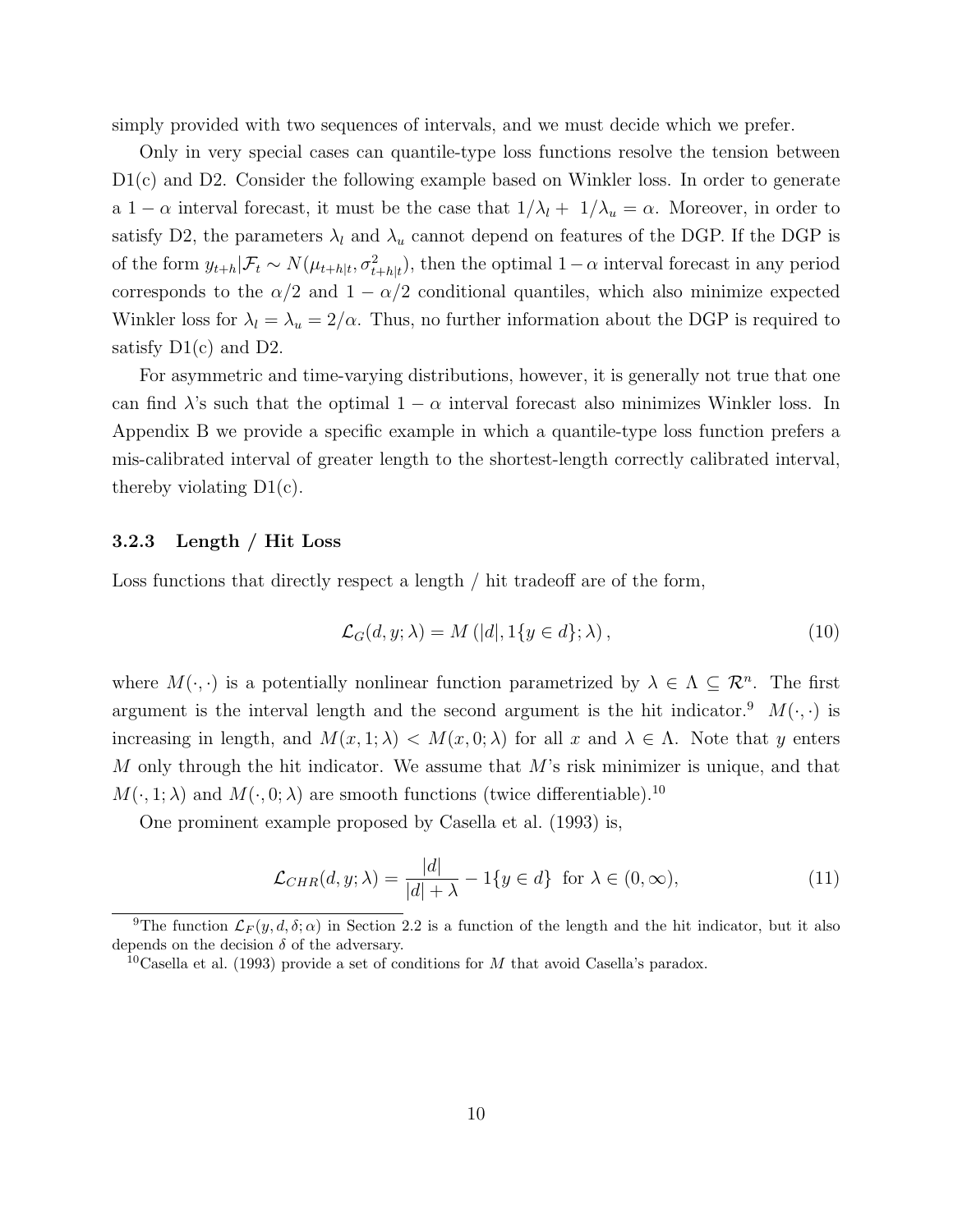and another is the "most likely interval" loss of [Schlag and van der Weele](#page-21-4) [\(2015\)](#page-21-4),

$$
\mathcal{L}_{MLI}(d, y; \lambda) = -\left(1 - \frac{|d|}{b - a}\right)^{\lambda} 1\{y \in d\} \text{ for } \lambda \in (0, \infty), \tag{12}
$$

where the support of y is restricted to a bounded interval,  $[a, b]$ .

The bounds of the risk-minimizing interval  $d_*$  satisfy the following for any  $\lambda \in \Lambda$ :

$$
f(d^l_*(\lambda)) = f(d^u_*(\lambda)).
$$
\n(13)

To see this, write  $|d| = d^u - d^l$  and note that the expected loss is

$$
\mathbb{E}[\mathcal{L}_G(d, y; \lambda)] = M(|d|, 1; \lambda)[F(d^u) - F(d^l)] + M(|d|, 0; \lambda)[1 - F(d^u) + F(d^l)], \tag{14}
$$

so that the first order conditions with respect to  $d<sup>l</sup>$  and  $d<sup>u</sup>$  are

$$
\partial d^{l}: -M'(|d|, 1; \lambda)[F(d^{u}) - F(d^{l})] - M(|d|, 1; \lambda)f(d^{l})
$$
  

$$
- M'(|d|, 0; \lambda)[1 - F(d^{u}) + F(d^{l})] + M(|d|, 0; \lambda)f(d^{l}) = 0
$$
  

$$
\partial d^{u}: M'(|d|, 1; \lambda)[F(d^{u}) - F(d^{l})] + M(|d|, 1; \lambda)f(d^{l})
$$
  

$$
+ M'(|d|, 0; \lambda)[1 - F(d^{u}) + F(d^{l})] - M(|d|, 0; \lambda)f(d^{u}) = 0.
$$
 (15)

After rearranging terms, we find that  $f(d^l) = f(d^u)$ . This implies that the optimal interval prediction under loss function [\(10\)](#page-10-2) satisfies one of the requirements for the shortest wellcalibrated interval, as stated in equation [\(6\)](#page-5-1).

Unfortunately, however, the coverage rate of this interval depends on  $\lambda$ . That is,  $\lambda$  needs to be set in a way that generates  $(1 - \alpha)$  coverage, which requires knowledge of the true predictive distribution (i.e., the DGP, which is specified as a conditional distribution). In time-series settings, moreover, the shape of the predictive distribution can change over time, which implies that the  $\lambda$  that induces  $(1-\alpha)$  coverage can also vary over time. In any event, it is clear that D1(c) and D2 cannot be satisfied simultaneously.

#### 3.2.4 Direct Risk-Based Comparisons

In practice, researchers and practitioners often separately report and examine interval forecasts' average length and empirical coverage, as in [Granger et al.](#page-20-2) [\(1989\)](#page-20-2). In this way, people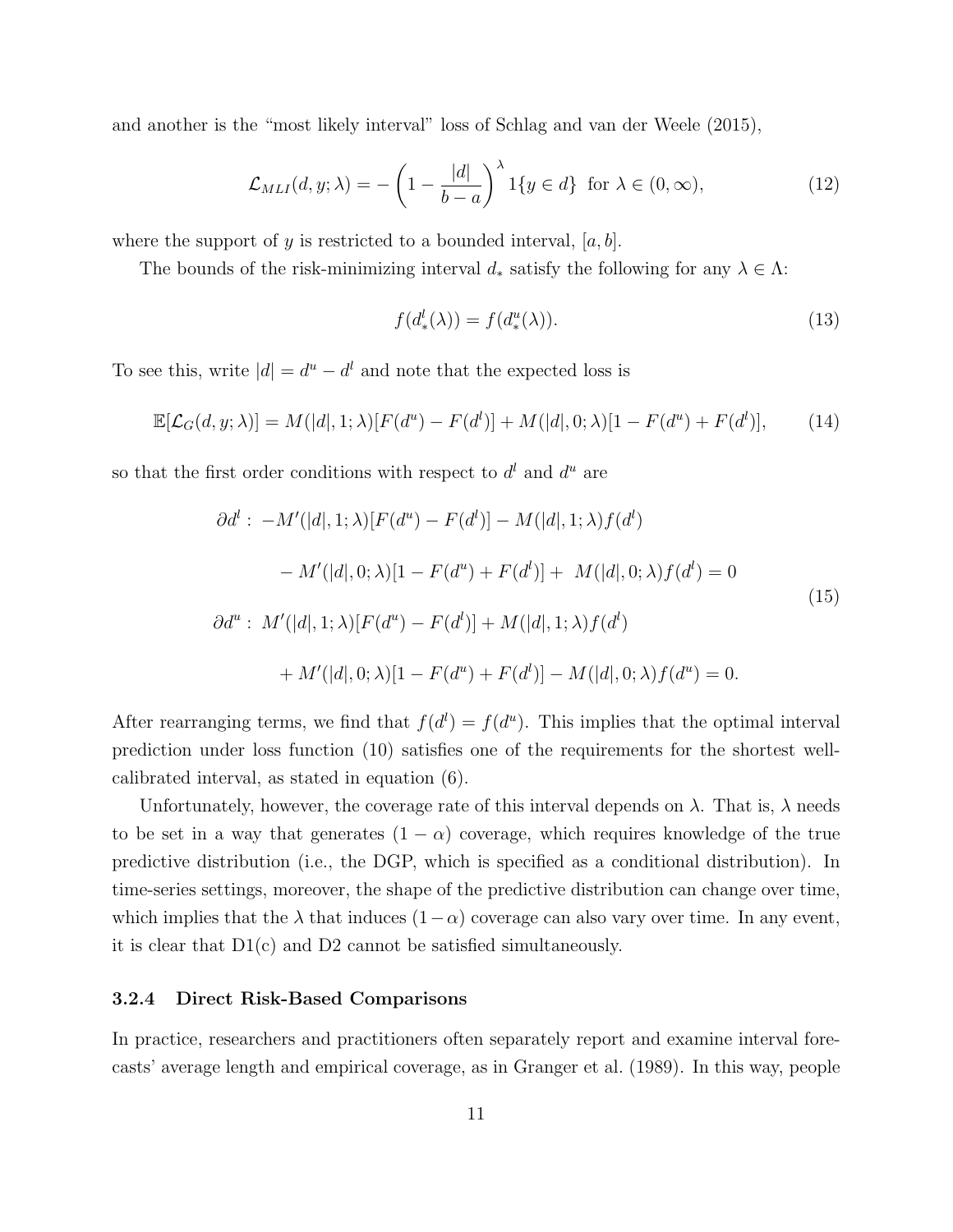can presumably rank interval forecasts according to their own preferences (i.e., relative importance of length vs. calibration).

An interesting question is therefore whether there exists a loss function whose expected loss (risk) (a) can be written as a function of expected length and coverage, and (b) is minimized by the shortest well-calibrated interval. Requirement (a) allows us to compute the expected loss easily by just replacing the expected length and coverage rate by their sample counterparts.

This motivates the direct study of risk functions, where risk depends only on expected length  $(L = \mathbb{E}||d||)$  and the difference between the target coverage rate and the actual coverage rate  $(C = (1 - \alpha) - \mathbb{E}[1\{y \in d\}],$  the "coverage distortion"). The risk function [\(7\)](#page-8-1) that resulted from the two player game takes this particular form. More generally, consider

<span id="page-12-1"></span>
$$
\mathbb{E}[\mathcal{L}_{G'}(d, y; \lambda)] = M(L, C; \lambda),\tag{16}
$$

where the expectation is taken with respect to the true predictive distribution, the function M is smooth (piecewise differentiable) for  $\lambda \in \Lambda \subseteq \mathbb{R}^n$ , and

$$
\frac{\partial M(L, C; \lambda)}{\partial L} > 0 \quad \text{and} \quad \frac{\partial M(L, C; \lambda)}{\partial C} > 0,
$$
\n(17)

whenever the derivatives exist.<sup>[11](#page-12-0)</sup> An immediate example is the linear loss function,

$$
\mathbb{E}[\mathcal{L}_{G'}(d, y; \lambda)] = L + \lambda C, \tag{18}
$$

where  $\lambda \in (0,\infty)$ . Due to the linearity, this risk function corresponds to a loss function of the form [\(10\)](#page-10-2).

Direct measures [\(16\)](#page-12-1) have some good properties. In particular, under our earlier assumptions on  $M(\cdot, \cdot)$ , for any given  $\lambda$  the risk minimizer satisfies:

$$
f(d^l_*(\lambda)) = f(d^u_*(\lambda)),\tag{19}
$$

<span id="page-12-0"></span><sup>&</sup>lt;sup>11</sup>As discussed in Section [3.2.1,](#page-7-0) in principle we would also need to impose restrictions on  $M(\cdot, \cdot)$  sufficient to ensure avoidance of Casella's paradox, but we do not pursue that here.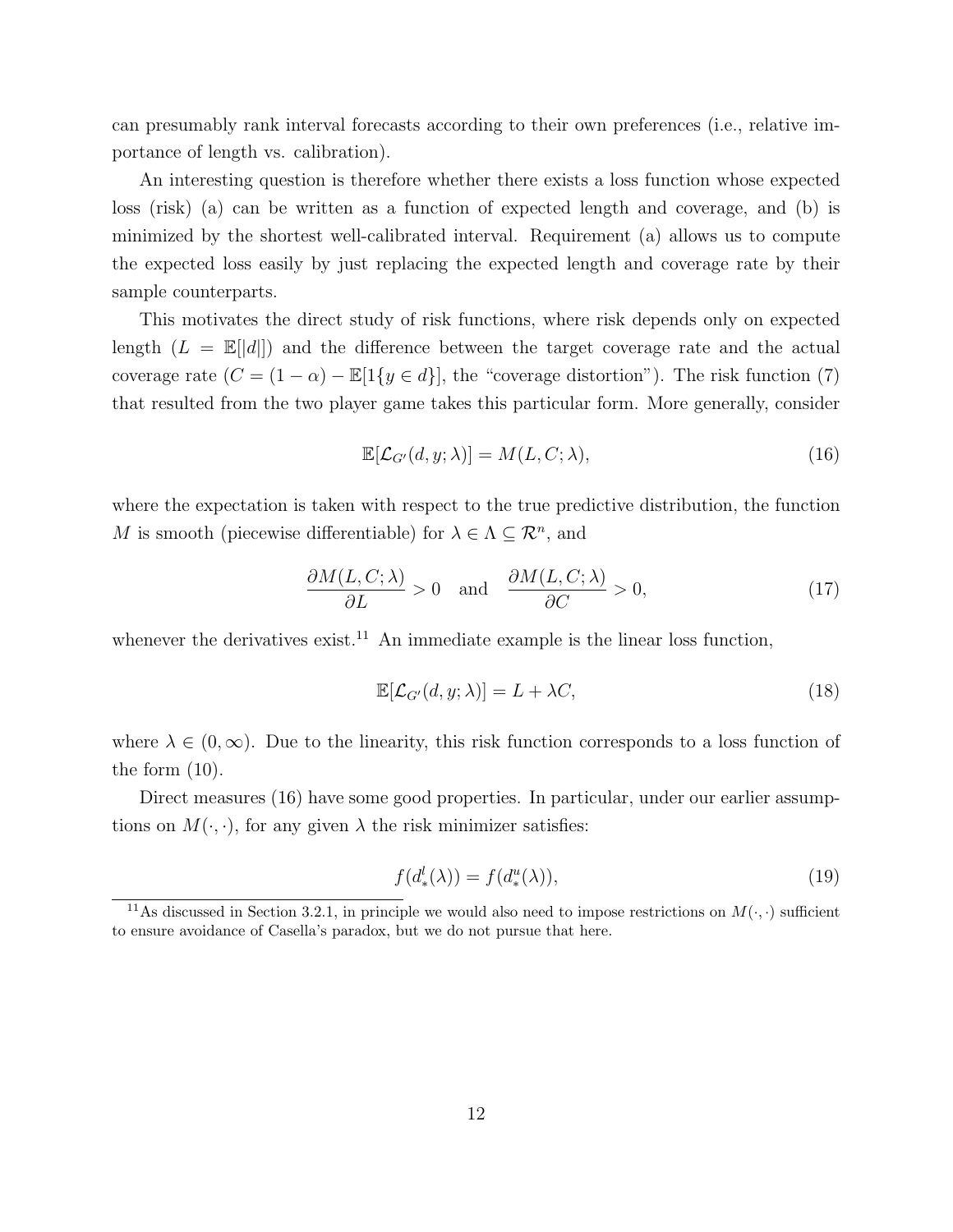which follows trivially from the first order conditions,

$$
\partial d^{l} : -\frac{\partial M(L, C)}{\partial L} + \frac{\partial M(L, C)}{\partial C} f(d^{l}) = 0
$$
  

$$
\partial d^{u} : \frac{\partial M(L, C)}{\partial L} - \frac{\partial M(L, C)}{\partial C} f(d^{u}) = 0,
$$
 (20)

rearrangement of which yields  $f(d^l) = f(d^u)$ . This implies that the optimal interval prediction under risk function [\(16\)](#page-12-1) satisfies one of requirements for the shortest well-calibrated interval (equation [\(6\)](#page-5-1)).

Unfortunately, however, direct risk measures [\(16\)](#page-12-1) also have the earlier-discussed bad properties that plagued other approaches. In particular, the coverage rate of the optimal predictive interval depends on  $\lambda$ . That is, for this risk functions of the form [\(16\)](#page-12-1) to be proper for the shortest connected interval with  $(1 - \alpha)$  coverage, we need to select  $\lambda$  accordingly, but  $\lambda$  depends on the DGP, which is unknown. Of course more can be said if the DGP is known. For example consider again the linear loss function [\(16\)](#page-12-1) with  $\lambda \in (0,\infty)$ , in which case  $1/\lambda = f(d^l) = f(d^u)$ . If f is a standard normal density, then  $\lambda = 1/f(q_{\alpha/2})$  uniquely produces the shortest connected interval with  $(1-\alpha)$  coverage, where  $q_{\alpha/2}$  is the  $\alpha/2$  quantile of the standard normal distribution.

#### 3.2.5 On Medians, Means, and Modes

Note that the use of equal-tailed interval forecasts naturally parallels the use of conditionalmedian point forecasts. To see this, note that the equal-tailed interval with  $\epsilon$  coverage probability approaches the conditional median as  $\epsilon \to 0$ . The associated absolute-error loss function is well studied in the literature, which facilitates finding good scoring rules for equal-tailed intervals.

As an aside we note that, interestingly, little attention has been given to interval forecasts that parallel conditional-mean point forecasts. We are aware of just one paper, [Rice et al.](#page-21-6) [\(2008\)](#page-21-6), which considers the loss function

$$
\mathcal{L}(d, y; \lambda) = \lambda \frac{|d|}{2} + \frac{\left(y - |d^u + d^l|/2\right)^2}{|d|/2},\tag{21}
$$

which leads to the interval forecast  $\left[ m \pm s/\sqrt{\lambda} \right]$ , where m and s are the mean and standard deviation of the predictive distribution of y. The coverage rate is implicitly defined through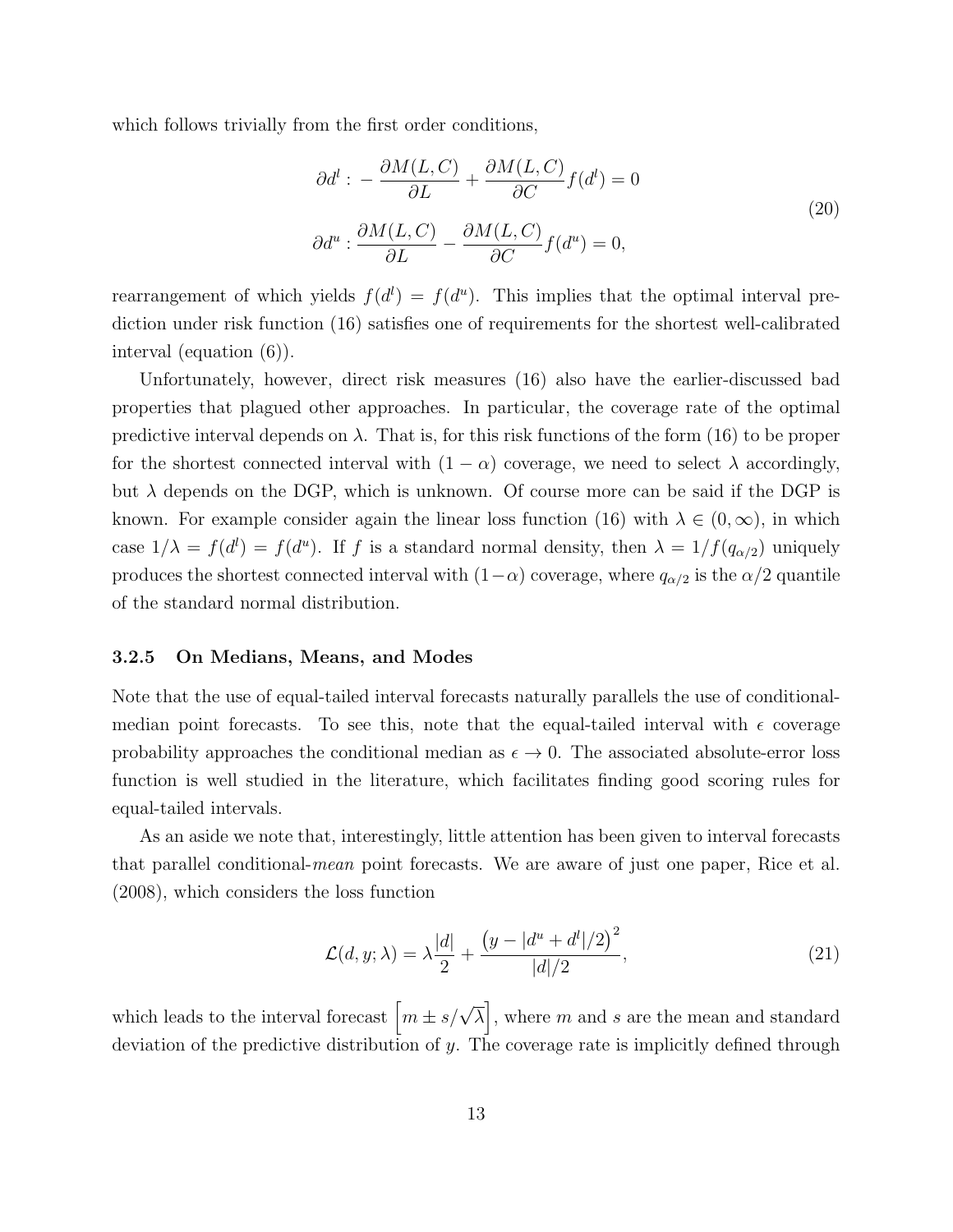$\lambda$  and the predictive distribution of y. As the coverage rate approaches zero, the interval approaches the mean of the predictive distribution.[12](#page-14-0)

Now, finally, consider finding good scoring rules for the shortest connected interval. Shortest connected interval forecasts naturally parallel conditional-mode point forecasts, because the shortest connected interval with  $\epsilon$  coverage probability approaches the conditional mode as  $\epsilon \to 0.13$  $\epsilon \to 0.13$  The associated 0-1 loss function, however, is mathematically more clumsy than absolute-error loss, which impedes finding good scoring rules for shortest connected intervals. [Gneiting](#page-20-10) [\(2011a\)](#page-20-10), for example, discusses a scoring rule for the mode, but he does not find a scoring rule that selects the mode as the global optimum.

#### 3.3 Additional Remarks

First, the overarching point is that, to use any of the leading loss or risk functions discussed above for evaluating interval forecasts, in general one needs to know at least some features of the DGP. This creates a tension between  $D1(c)$  and D2, which often can only be jointly satisfied for a limited class of DGP's.

Second, shortest connected intervals have drawbacks even beyond the difficulty of finding proper scoring rules. One example: The shortest interval may not be invariant to nonlinear transformations  $g(\cdot)$ ; hence, for example if [a, b] is the shortest connected interval for y with support  $y > 0$ , then  $[a^2, b^2]$  is not necessarily the shortest connected interval for  $y^2$ . Another example: If the predictive density is multi-modal, the shortest interval is not necessarily the shortest connected interval; rather, it can be a union of disjoint intervals.

Third, various methods have been proposed to construct the shortest predictive interval (the shortest connected interval for a class of unimodal distributions) based on parametric models [\(Hyndman, 1995,](#page-20-11) [1996\)](#page-20-12), nonparametric models [\(Polonik and Yao, 2000\)](#page-21-7), and semi-parametric models [\(Wu, 2012\)](#page-21-8). However, quantile-based predictive intervals remain dominant, probably because proper scoring rules are readily available for quantile-based intervals. There seems to be willingness to accept some extra length in exchange for availability of a proper scoring rule.

Fourth, we note, however, that under some additional assumptions it may be possible to infer the predictive distribution from the interval forecast, which would let us move from interval forecast comparisons to the well-understood world of density forecast comparisons

<span id="page-14-1"></span><span id="page-14-0"></span><sup>&</sup>lt;sup>12</sup>Note that setting the target coverage rate requires knowledge of the predictive distribution of  $y$ .

<sup>&</sup>lt;sup>13</sup>Here we are implicitly assuming unimodality of the predictive distribution, as the shortest connected interval is the high probability density region when the predictive interval is unimodal.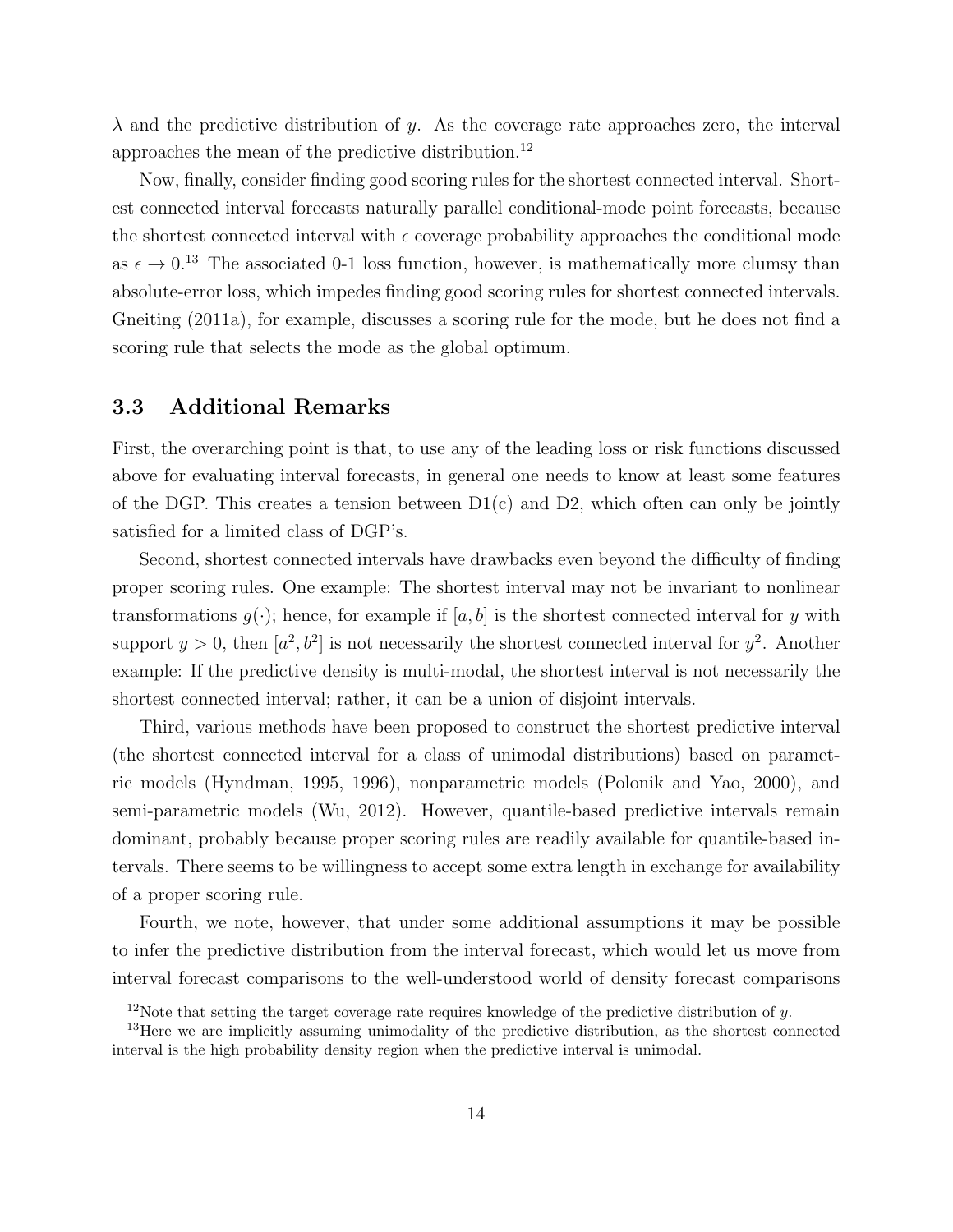using well-known proper scoring rules. The conditions are of course strong, but perhaps not absurdly strong. Suppose that each interval prediction is a shortest connected interval (based on predictive distribution  $\tilde{P}$  and density  $\tilde{f}$ , which do not necessarily match the true predictive distribution P and density f). Then the interval forecast  $d = [d^l, d^u]$  contains the following information: (1)  $\tilde{P}(y \in d) = 1 - \alpha$ , and (2)  $\tilde{f}(d^l) = \tilde{f}(d^u)$ . If we knew  $\tilde{P}$ , then the log predictive score log  $\widetilde{P}(y)$  could serve as a proper scoring rule, but we know only d, not  $\widetilde{P}$ . But if we know the true predictive distribution P then we can infer  $\widetilde{P}$  by solving

<span id="page-15-1"></span>
$$
\min_{q} \int P \log \left( \frac{P}{\tilde{P}} \right) d\mu
$$
\ns.t.  $\tilde{P}(y \in d) = 1 - \alpha$  and  $\tilde{f}(d^l) = \tilde{f}(d^u)$ , (22)

and then compute the log predictive score for the interval forecast by

$$
\mathcal{L}_{KL}(y,d) = \log P(y;d). \tag{23}
$$

This scoring rule is proper, so long as the true predictive distribution is unimodal and we consider a connected interval. To see this, suppose that a forecaster's predictive distribution is  $\tilde{P} = P$ . Then the solution to the minimization problem is any  $\hat{\tilde{P}}$  such that  $\hat{\tilde{P}} = P$  almost everywhere, which yields a value of 0 for the objective function [\(22\)](#page-15-1). Achieving a value of 0 implies that the log predictive score is maximized with probability  $1^{14}$  $1^{14}$  $1^{14}$ 

Fifth, in general, making operational interval comparisons with desirable properties requires (some) knowledge of the "true" predictive distribution, whereas it is in fact unknown. But one could perhaps approximate it flexibly using, for example, ARMA conditional mean dynamics and GARCH conditional variance dynamics, together with a nonparametricallyspecified conditional density. This approximation could then be used to calibrate the loss and risk functions that are used to evaluate the interval forecasts.

## <span id="page-15-0"></span>4 Concluding Remarks

We have explored aspects of comparing two interval forecasts when the nominal confidence level is specified, but the quantiles on which intervals are based are not specified. The problem seems simple, and the lack of attention to it in the literature seems odd. It turns

<span id="page-15-2"></span> $14$ This scoring rule will generally not be strictly proper, however, in that many predictive distributions can have the same shortest predictive interval as the true distribution and will thus achieve 0 loss.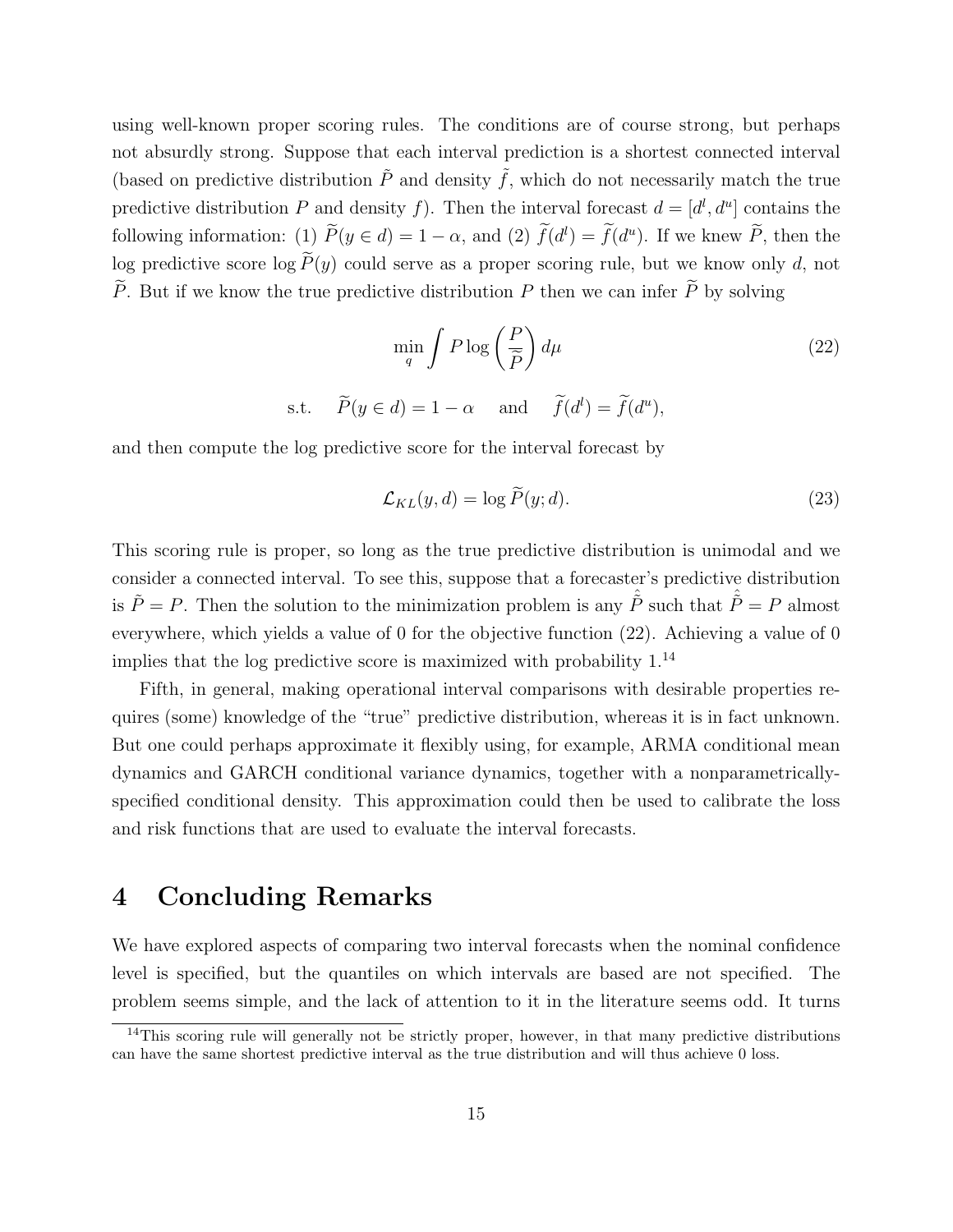out that the problem is generally quite difficult, and perhaps unsolvable.

We first considered a situation where both intervals meet the Christoffersen conditions (in particular, where both are correctly calibrated), in which case a common prescription is to prefer the interval of shortest length, and we explored and rationalized that prescription. We then allowed for mis-calibrated intervals, which cannot happen under the Christoffersen conditions. We proposed two natural desiderata for interval forecast loss functions in that case, and we showed that a variety of popular approaches fail to meet them.

A positive suggestion that springs from our negative results is that interval forecasts might be beneficially abandoned, with focus instead placed on making and comparing complete density forecasts. This has already been happening in recent decades, because density forecasts are richer than interval forecasts in terms of the information conveyed, yet easily computed by simulation in both frequentist and Bayesian frameworks. Our results come from a different perspective yet add still more weight to the case for abandoning interval forecasts in favor of density forecasts: density forecasts can be readily compared using known proper scoring rules like the log predictive score, whereas interval forecasts cannot.

As for future research, it will be interesting to explore whether our results could be made less negative if we were to make stronger assumptions on the underlying distributions. Of course the answer is yes, which we have highlighted in various places, where we specialized to situations like Gaussian DGP's. But those are basically just one-off examples, and it would be very interesting to attempt a more systematic characterization where the DGP is (say) a mixture of normals, determining what can be said depending on the mixture weights, number of components, etc.

It may also be interesting to explore whether our framework and results might extend to sets of interval forecasts of different series, as opposed to sets of interval forecasts of the same series, where the various series are potentially measured on different scales.<sup>[15](#page-16-0)</sup> In calibration / length loss functions, for example, comparison of calibration is straightforward as it is dimensionless (measured in percent), but comparison of length is more challenging, as it is influenced by scale. Of course standardization may help, but the details remain to be explored.

<span id="page-16-0"></span> $15$ Such issues have been considered in depth for point forecasts (e.g., [Hyndman and Koehler](#page-21-9) [\(2006\)](#page-21-9)) but not interval forecasts.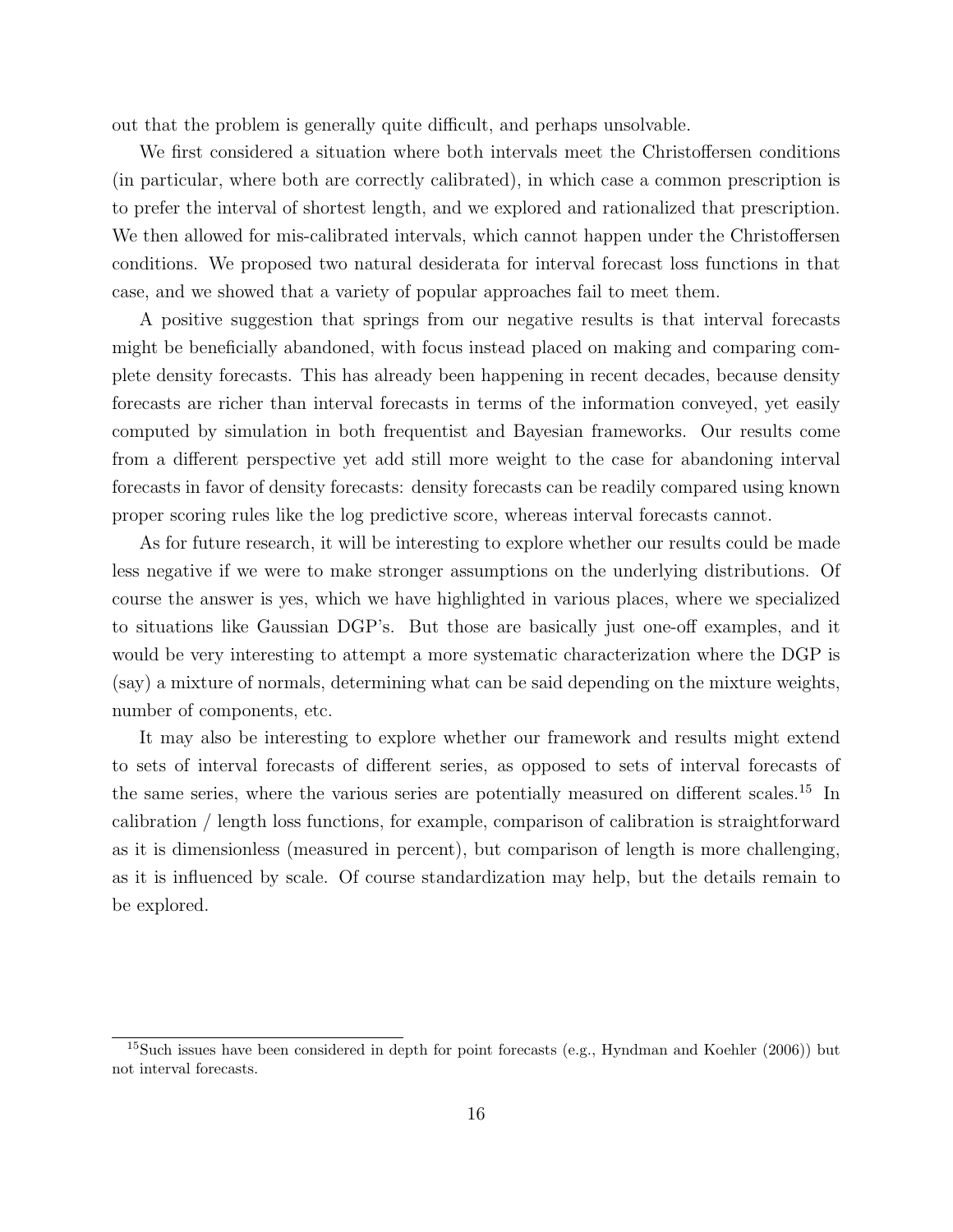# Appendices

## <span id="page-17-0"></span>A Casella's Paradox

Let us illustrate the paradox by means of an example. Consider a loss function that trades off length and calibration,

$$
\mathcal{L}(d, y; \lambda) = \lambda |d| - 1\{y \in d\},
$$

where  $\lambda$  is a scale parameter chosen by a researcher R, and consider forecasting a Gaussian  $y \sim N(0, \sigma^2)$ . Suppose forecaster 1 issues a degenerate interval that is just the set  $d_1 = \{0\},$ while forecaster 2 issues the correct equal-tailed interval  $d_2 = [-z_{\alpha/2}\sigma, z_{\alpha/2}\sigma]$ , with  $z_{\alpha/2}$ denoting the  $\alpha$  critical value. Then the expected losses are

$$
\mathbb{E}[\mathcal{L}(d_1, y; \lambda)] = 0
$$
  

$$
\mathbb{E}[\mathcal{L}(d_2, y; \lambda)] = 2\lambda t_\alpha \sigma - (1 - \alpha).
$$

Hence, to avoid selecting the degenerate interval forecast  $d_1$ , R must set  $\lambda < \frac{1-\alpha}{2\alpha}$  $2z_{\alpha/2}\sigma$ .

That the parameter  $\lambda$  depends on the possibly unknown  $\sigma$ , and that for a fixed  $\lambda$  increasing  $\sigma$  will inevitably yield selection of the degenerate interval instead of an increasingly wide interval, is known as "Casella's paradox". The [Casella et al.](#page-20-1) [\(1993\)](#page-20-1) solution is to augment the loss function with a size function  $S(\cdot)$ , so that

$$
\mathcal{L}(d, y; S(\cdot)) = S(|d|) - 1\{y \in d\}.
$$

It is simple to derive conditions on  $S(\cdot)$  that rule out the selection of *empty* intervals over those with correct coverage; however, parametric forms of  $S(\cdot)$  that allow a researcher to consistently describe a desired tradeoff between coverage and length remain elusive.

# <span id="page-17-1"></span>B An Example of Common Loss Functions Failing: Equal-Tailed Intervals and Asymmetric Distributions

We provide an example in which a quantile-type loss function prefers a mis-calibrated interval of greater length to the shortest-length correctly calibrated interval. Consider the [Gneiting](#page-20-4)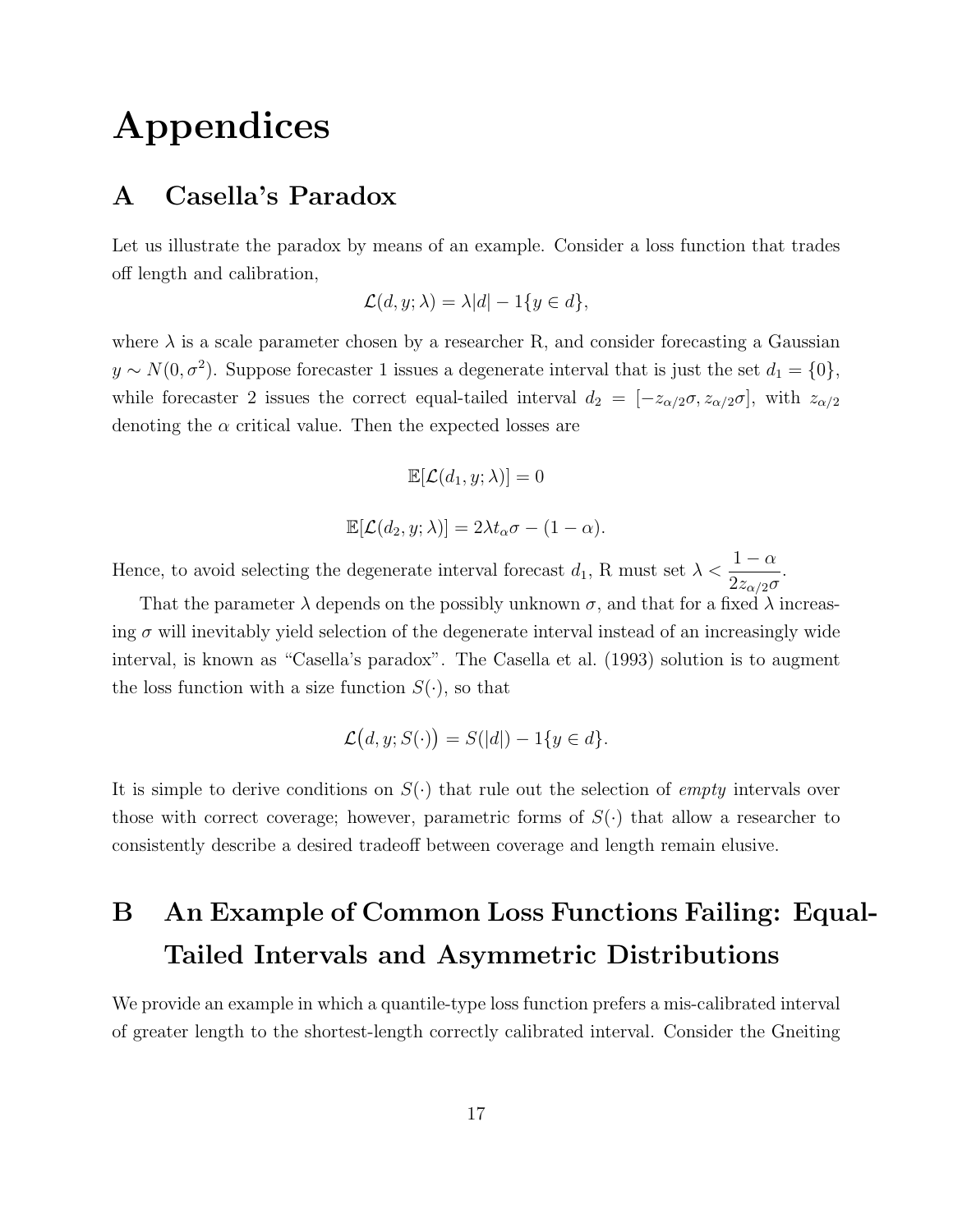#### [Figure 1: Motivating Example](#page-20-4)

<span id="page-18-0"></span>The predictive density is beta with parameters  $a = 1$ ,  $b = 10$ . Interval  $c = [c_1, c_2]$  is the equal-tailed interval with 75% coverage. Interval  $d_1$  (red) is constructed as the shortest interval with 75% coverage. Interval  $d_2$  (blue) targets the equal-tailed interval, but the lower endpoint is incorrectly shifted up by  $\epsilon_L$  and the upper endpoint is shifted up by  $\epsilon_U$  ( $\epsilon_L$  = 0.010 and  $\epsilon_U$  = 0.026). Interval  $d_2$  will be chosen over  $d_1$  by the Gneiting-Raftery loss function despite being longer and having incorrect coverage.



[and Raftery](#page-20-4) [\(2007\)](#page-20-4) loss function,

$$
\mathcal{L}(d, y; \alpha) = |d| + \frac{2}{\alpha} \inf_{x \in d} |y - x|.
$$

Under this loss function, the optimal interval is equal tailed and given by the  $\alpha/2$  and  $1-\alpha/2$ quantiles.

Suppose that data is generated from a Beta distribution with shape parameters  $a = 1$ ,  $b = 10$ . We will compare two intervals. The first interval,  $d_1$ , is constructed as the shortest interval with  $75\%$  coverage. The second interval,  $d_2$ , is constructed by shifting the lower and upper endpoints of the 75% equal-tailed interval to the right by some  $\epsilon_1$  and  $\epsilon_2 \neq \epsilon_1$ , respectively. The density of the beta distribution and the end points for the two intervals are displayed in Figure [1.](#page-18-0) Lengths and coverage probabilities are given by:

$$
d_1
$$
 :  $|d_1| = .13$ ,  $\mathbb{P}(y \in d_1) = .75 = 1 - \alpha$   
 $d_2$  :  $|d_2| = .19$ ,  $\mathbb{P}(y \in d_2) = .70 \neq 1 - \alpha$ .

Let  $p_B(y)$  denote the pdf of a Beta distribution. The expected Gneiting-Raftery loss for interval  $d_1$  can be calculated as follows:

$$
\mathbb{E}[\mathcal{L}(d_1, y; \alpha)] = |d_1| + \frac{2}{\alpha} \int_{d_{1,U}}^1 (y - d_{1,U}) p_B(y) dy \approx 0.29.
$$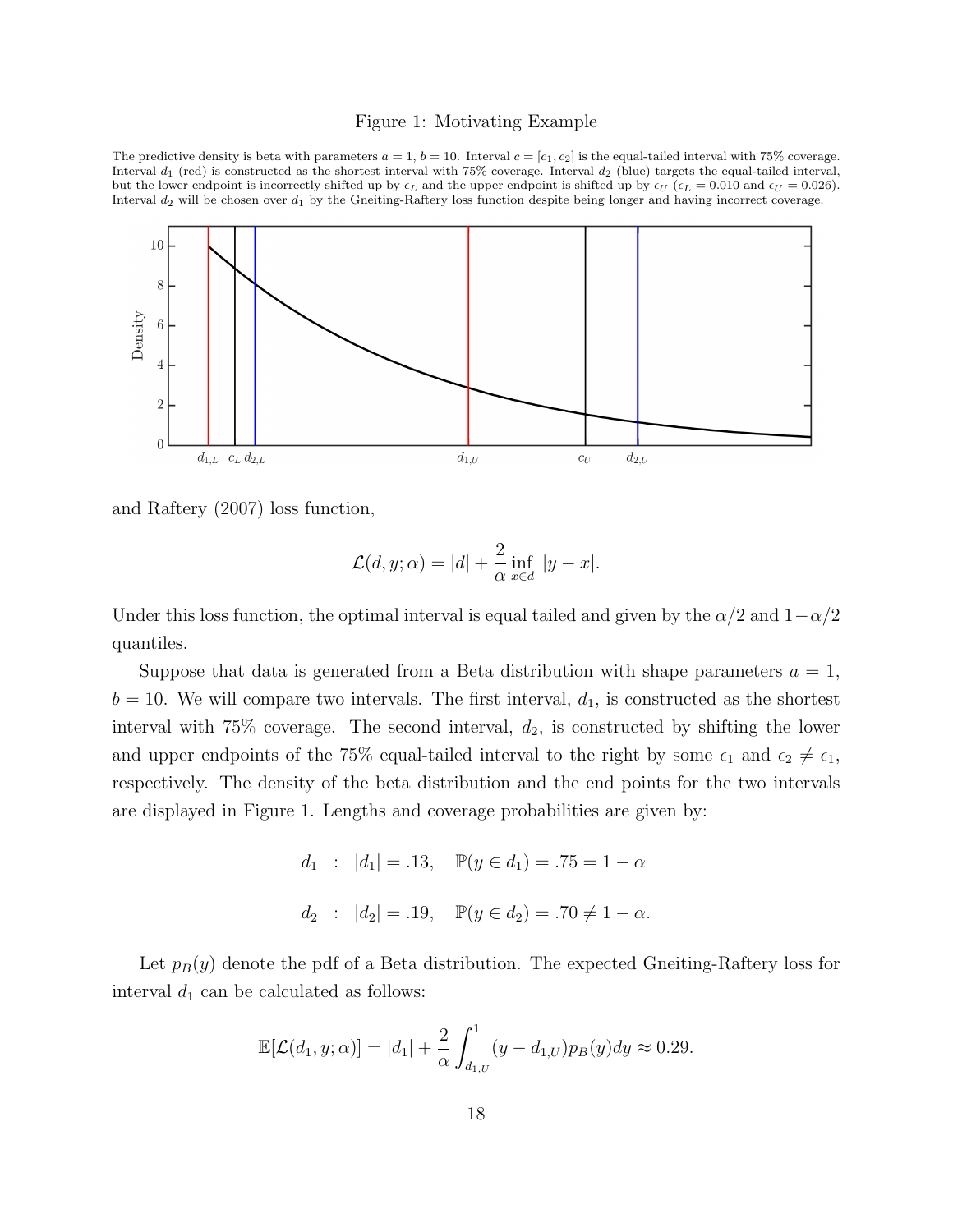A similar calculation can be used to determine  $\mathbb{E}[\mathcal{L}(d_2, y \alpha)]$ :

$$
\mathbb{E}[\mathcal{L}(d_2, y; \alpha)] = |d_2| + \frac{2}{\alpha} \int_0^{d_{2,L}} (d_{2,L} - y) p_B(y) dy + \frac{2}{\alpha} \int_{d_{2,U}}^1 (y - d_{2,U}) p_B(y) dy \approx 0.26.
$$

Hence in this example

$$
\mathbb{E}[\mathcal{L}(d_2, y; \alpha)] < \mathbb{E}[\mathcal{L}(d_1, y; \alpha)].
$$

That is, under the Gneiting-Raftery loss the longer interval  $d_2$ , with coverage probability less than  $1 - \alpha$ , is preferred to the shorter interval with the desired coverage probability. The crux of the issue is that the forecasters and the researcher R do not have the same target. In using this loss function, R is effectively stating that he prefers intervals closer to the given quantiles over intervals with correct coverage that are far from these quantiles. Forecaster who place priority only on length and coverage will be routinely discarded, despite doing their best for their given objective.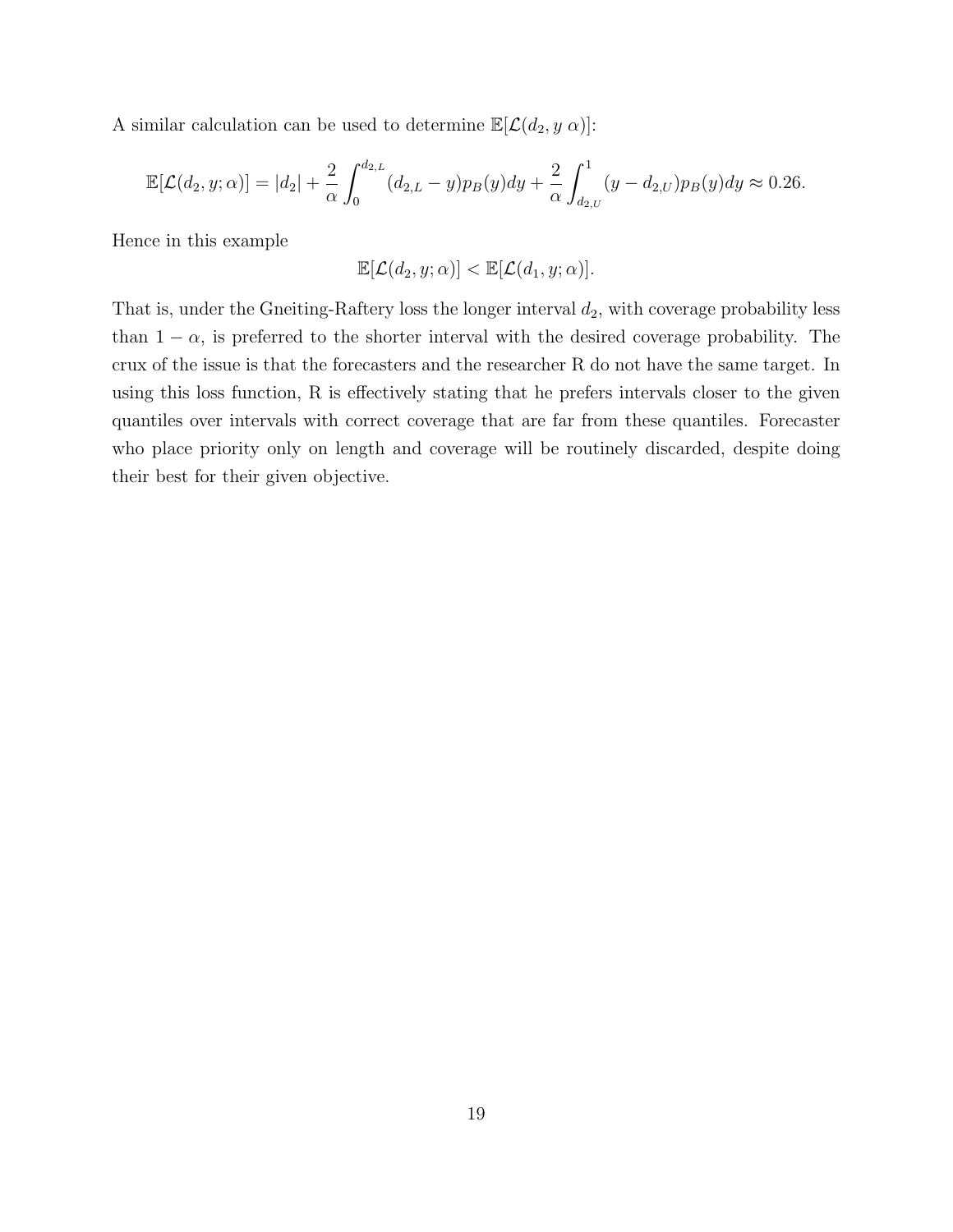## References

- <span id="page-20-0"></span>Aitchison, J. and I. Dunsmore (1968), "Linear-Loss Interval Estimation of Location and Scale Parameters," Biometrika, 55, 141–148.
- <span id="page-20-7"></span>Amisano, G. and J. Geweke (2017), "Prediction Using Several Macroeconomic Models," Review of Economics and Statistics, 99, 912–925.
- <span id="page-20-1"></span>Casella, G., J. Hwang, and C. Robert (1993), "A Paradox in Decision-Theoretic Interval Estimation," Statistica Sinica, 3, 141–155.
- <span id="page-20-5"></span>Christoffersen, P. (1998), "Evaluating Interval Forecasts," International Economic Review, 39, 841–62.
- <span id="page-20-6"></span>Diebold, F.X., T.A. Gunther, and A.S. Tay (1998), "Evaluating Density Forecasts, with Applications to Financial Risk Management," International Economic Review, 39, 863– 883.
- <span id="page-20-3"></span>Giacomini, R. and I. Komunjer (2005), "Evaluation and Combination of Conditional Quantile Forecasts," Journal of Business and Economic Statistics, 23, 416–431.
- <span id="page-20-10"></span>Gneiting, T. (2011a), "Making and Evaluating Point Forecasts," Journal of American Statistical Association, 106, 746–762.
- <span id="page-20-9"></span>Gneiting, T. (2011b), "Quantiles as Optimal Point Forecasts," *International Journal of Fore*casting, 27, 197–207.
- <span id="page-20-4"></span>Gneiting, T. and A.E. Raftery (2007), "Strictly Proper Scoring Rules, Prediction, and Estimation," Journal of the American Statistical Association, 102, 359–378.
- <span id="page-20-2"></span>Granger, C.W.J., M. Kamstra, and H. White (1989), "Interval Forecasting: An Analysis Based Upon ARCH-quantile Estimators," Journal of Econometrics, 40, 87–96.
- <span id="page-20-8"></span>Herbst, E. and F. Schorfheide (2015), Bayesian Estimation of DSGE Models, Princeton University Press.
- <span id="page-20-11"></span>Hyndman, R.J. (1995), "Highest-density Forecast Regions for Non-linear and Non-normal Time Series Models," Journal of Forecasting, 14, 431–441.
- <span id="page-20-12"></span>Hyndman, R.J. (1996), "Computing and Graphing Highest Density Regions," The American Statistician, 50, 120–126.